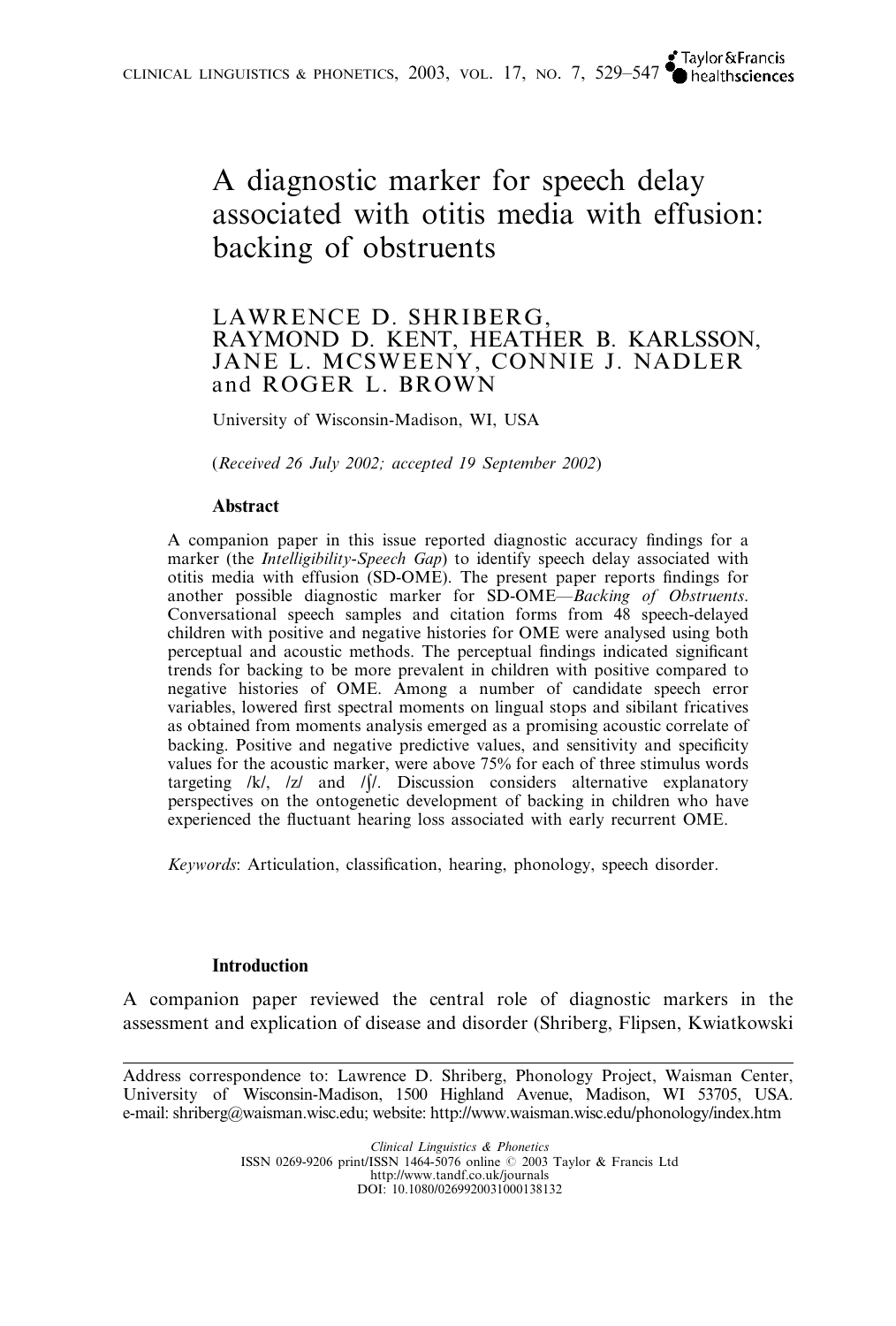and McSweeny, 2003). The paper included diagnostic accuracy values for a behavioural marker termed the Intelligibility-Speech Gap, which was developed to identify a subtype of speech delay termed Speech Delay-Otitis Media with Effusion (SD-OME). The present paper reports diagnostic accuracy findings for a second proposed speech marker of SD-OME termed Backing of Obstruents. Operational definitions for Backing of Obstruents—articulating stops and fricatives at a more posterior lingual position—are provided in a later section. To gain a clear perspective on the findings to be reported, it is useful to begin with a brief historical overview of the conceptual origins of diagnostic markers for speech delay and to summarize relevant empirical findings for markers of SD-OME.

## Preliminary studies

Over two decades ago a case study report described a pattern of atypical speech errors in a child whose speech delay was posited to be causally associated with the hearing loss that may occur during episodes of otitis media with effusion (Shriberg and Kwiatkowski, 1980; cf. 'Toby'). The report was one of several case studies contrasting articulation errors viewed as phonologically and phonetically natural (i.e. natural phonological processes) with those that were not natural. Natural sound changes are those attested in toddlers and preschool children acquiring the speech patterns of their language at normal rates (Ingram, 1976). The hypothesis proposed in the case study series was that sound changes that were not included in Ingram's synthesis of natural phonological processes might arise due to specific perceptual, cognitive, structural, speech-motor or affective deficits. Such proximal deficits, albeit more subtle than those observed in children with speech disorders of known origin (e.g. cleft palate, cerebral palsy, autism), might, in turn, provide clues to the distal causes or etiologies of speech delay of unknown origin. Thus, the concept of non-natural phonological processes was suggested as a rich source of potential diagnostic markers for etiological subtypes of speech delay.

The case history series was followed by empirical studies of an analysis procedure to assess both natural and non-natural sound changes in conversational speech samples. Findings based on samples from 110 children with typical and delayed speech acquisition indicated that a set of eight natural phonological processes accounted for approximately 92% of the children's sound changes (Shriberg and Kwiatkowski, 1983). Again, the naturalness of these eight classes of sound change (assimilation, cluster reduction, final consonant deletion, liquid simplification, palatal fronting, stopping, velar fronting and unstressed syllable deletion) could be motivated by appeal to their cognitive, perceptual, structural or speech-motor attributes. The approximately 8% of remaining sound changes across children were posited to reflect a constraint in one or more of these four biobehavioural domains—with identification of the specific domain (i.e. the proximal cause) providing important clues to the distal or etiological cause of the speech delay.

A follow-up report included speech data for 11 children with speech delay and significant histories of OME and 11 controls (speech delay and negative OME  $[OME-]$  histories), plus a cross-validation group of 15 children with significant OME and 40 controls (speech delay and OME $-$  histories) assessed in a collaborative study with Dr. Barbara Hodson (Shriberg and Smith, 1983). For both data sets, the speech transcripts were coded for the same two classes of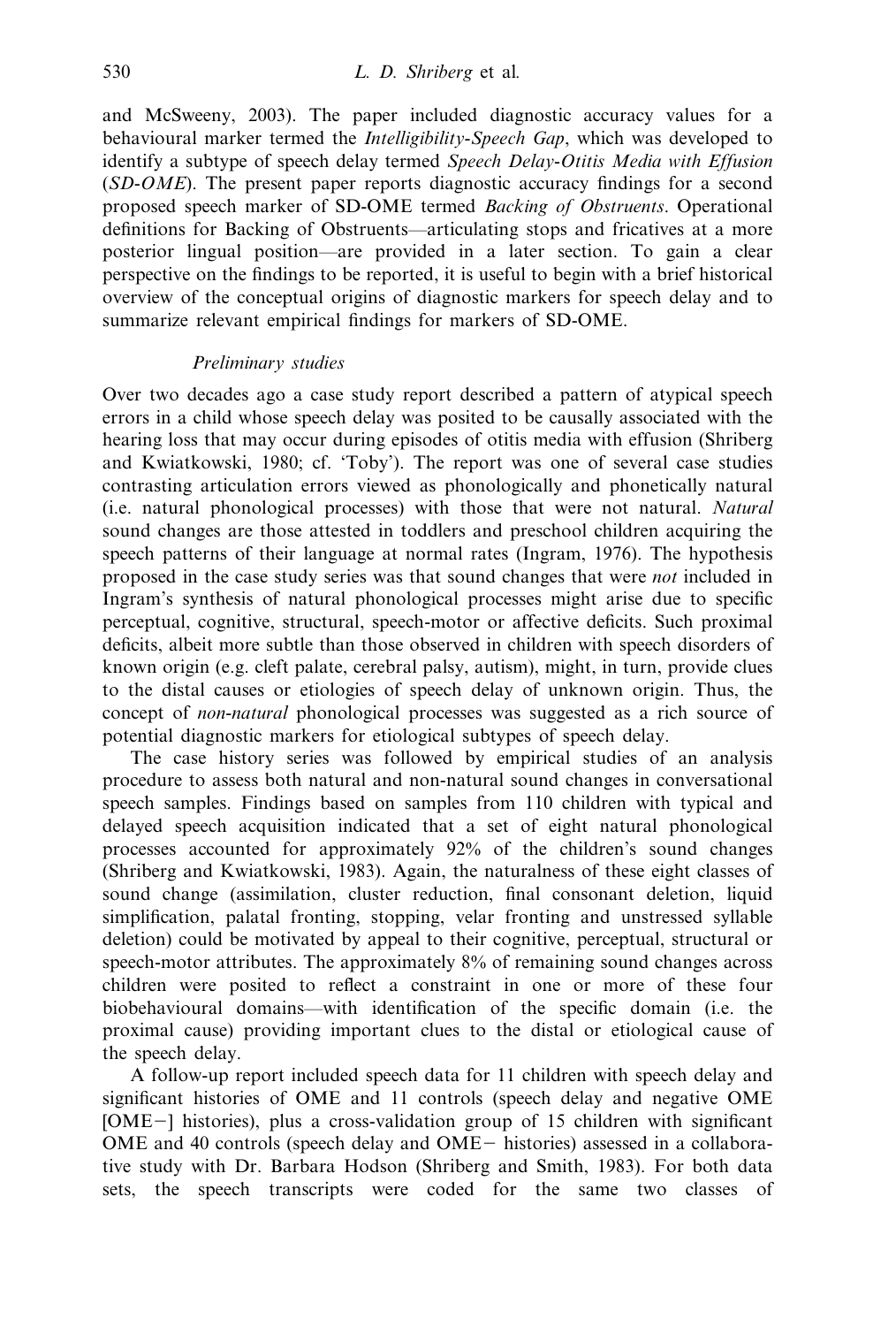non-natural sound changes as reported in the 1980 case study. The first class, termed Initial Consonant Sound Changes, included three types of changes not typically observed in children with speech delay of unknown origin: deletion of initial consonants, replacement of initial consonants with /h/, and replacement of initial consonants by a glottal stop. The second class of purportedly non-natural sound changes, termed *Nasal Sound Changes*, also included three types of sound changes not typically observed in normal or delayed speech acquisition: replacement of a nasal by another nasal or stop, addition of an epenthetic stop before a nasal and denasalization. Statistically significant between-group differences were reported for both group comparisons, but a statistical limitation noted after publication (Dorothy Bishop, personal communication) tempers the interpretation of two of the inferential statistical findings.

Auditory-perceptual constraints were proposed to account for the six types of initial consonant and nasal sound changes described in 1980 and 1983. The thesis proposed to explain the initial sound changes, particularly deletion of prevocalic stops that were correct in intervocalic and post-vocalic positions, was that the intensity deficits in fluctuant conductive hearing loss would make it difficult to reliably discriminate the F2 locus for consonants in word-initial position (i.e. compared to cues for the place locus provided by the preceding vowel in intervocalic and post-vocalic consonants). Auditory-perceptual rationale for nasal sound changes—an early-acquired sound class typically well preserved in children with speech delay—was based on discrimination difficulties associated with the characteristic low-frequency energies in nasals (i.e. nasal murmur). Thus, the two sets of speech production errors were viewed as mirroring the perceptually mediated representation of speech sounds associated with fluctuant conductive hearing loss. Specifically, an average hearing loss of  $25-30$  dB in the speech frequencies is considered mild relative to average conversational levels. However, fluctuant loss at these levels (such as that which may occur during episodes of OME) was posited to be sufficient to perturb the earliest stages of a child's representation of the ambient phonology.

## Cross-validation studies

In the remainder of the 1980s there were mixed findings from studies assessing the validity of these hypotheses on the two classes of non-natural sound changes. In an unpublished paper using methods similar to those used in the 1983 report, three children with speech delay and significant  $OME +$  histories had more nasal distortions and more lateral sibilant distortions than 31 control children with speech delay and OME – histories (Kwiatkowski and Shriberg, 1983). However, in a retrospective study of 35 typically developing 3-year-old children (unselected for speech delay) who had been followed since birth at a paediatrics clinic, neither of the two classes of sound change were more frequent in the 16 children with significant  $OME$  histories compared to the 19 children with  $OME$  histories (Shriberg, Kwiatkowski, Block, Katcher, Kertoy and Nellis, 1984). In a subsequent unpublished study, eight children with speech delay and significant  $\text{OME}$  + histories made more of the non-natural sound changes than any of the 69 children with speech delay in two comparison groups (Shriberg and Kwiatkowski, 1985). During this time period, Naas and Loucks (1983) and Dyson, Holmes and Duffitt (1987) used perceptual measures and Kertoy (1983) used acoustic measures, to report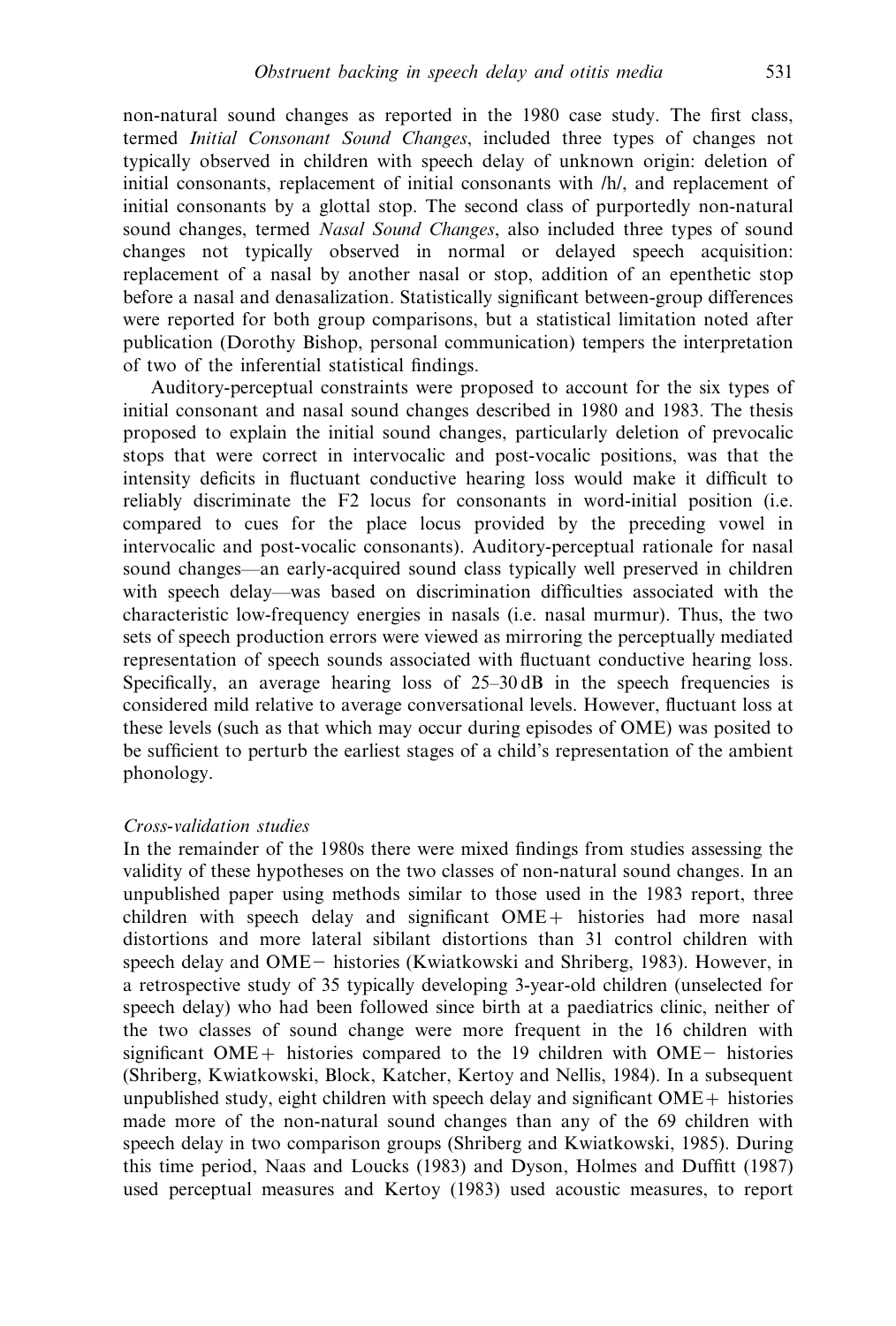descriptive support for the nasal sound changes in children with speech delay and significant  $OME +$  histories. However, neither sound change category was statistically cross-validated in three larger scale studies of suspected SD-OME using diverse perceptual methods to sample, transcribe and analyse speech errors (Bishop and Edmundson, 1986; Paden, Novak and Beiter, 1987; Churchill, Hodson, Jones and Novak, 1988).

## Recent trends

As reviewed in the companion paper, trends in the 1990s and into the present century have been toward two types of OME studies, neither of which are designed to identify possible diagnostic markers for the putative subtype of speech delay referenced here as SD-OME. A number of large scale epidemiologic studies have sought to assess whether the hearing loss associated with early frequent OME is a risk factor for short- or long-term deficits in speech-language acquisition or other areas of development. As summarized in a recent symposium, findings are not uniformly negative but are skewed toward the general conclusion that OME is not a risk factor for significant developmental delay (Roberts and Hunter, 2002). On balance, however, the other class of studies, which focuses on detailed descriptions of children's babbling and early word forms, does provide substantial support for the influence of hearing loss on the acquisition of speech (cf. Roberts and Hunter).

### Statement of the problem

The study to be reported addresses a third class of questions in the OME-speech literature, one that resumes the line of research on potential diagnostic markers for SD-OME pursued in the reviewed studies ending in the late 1980s. The goal of identifying diagnostic markers for etiological subtypes of speech delay seems particularly appropriate at a time when substantive and technical advances make it possible to pursue questions about the origin and nature of disease and disorder. The goal of the present study was to determine if there was a non-natural speech change that met conventional clinical criteria for a diagnostic marker of speech delay suspected to be consequent to early recurrent otitis media with effusion.

#### Method

## Participants

Table 1 is a summary of descriptive information for a sample of 48 children with speech delay of currently unknown origin. Speech samples and case records of all children were selected from three prior studies of child speech-sound disorders reported in Shriberg and Kwiatkowski (1994) and in Shriberg, Gruber and Kwiatkowski (1994). The screening criterion for possible inclusion in these studies was the presence of age-level discrepancies in speech production as sampled in conversational speech (Shriberg, Austin, Lewis, McSweeny and Wilson, 1997). Conventional exclusionary criteria included evidence supporting any sensory, cognitive, structural, speech-motor or affective impairment that would warrant an alternative diagnostic label.

Four additional requirements for inclusion in the present study focused on a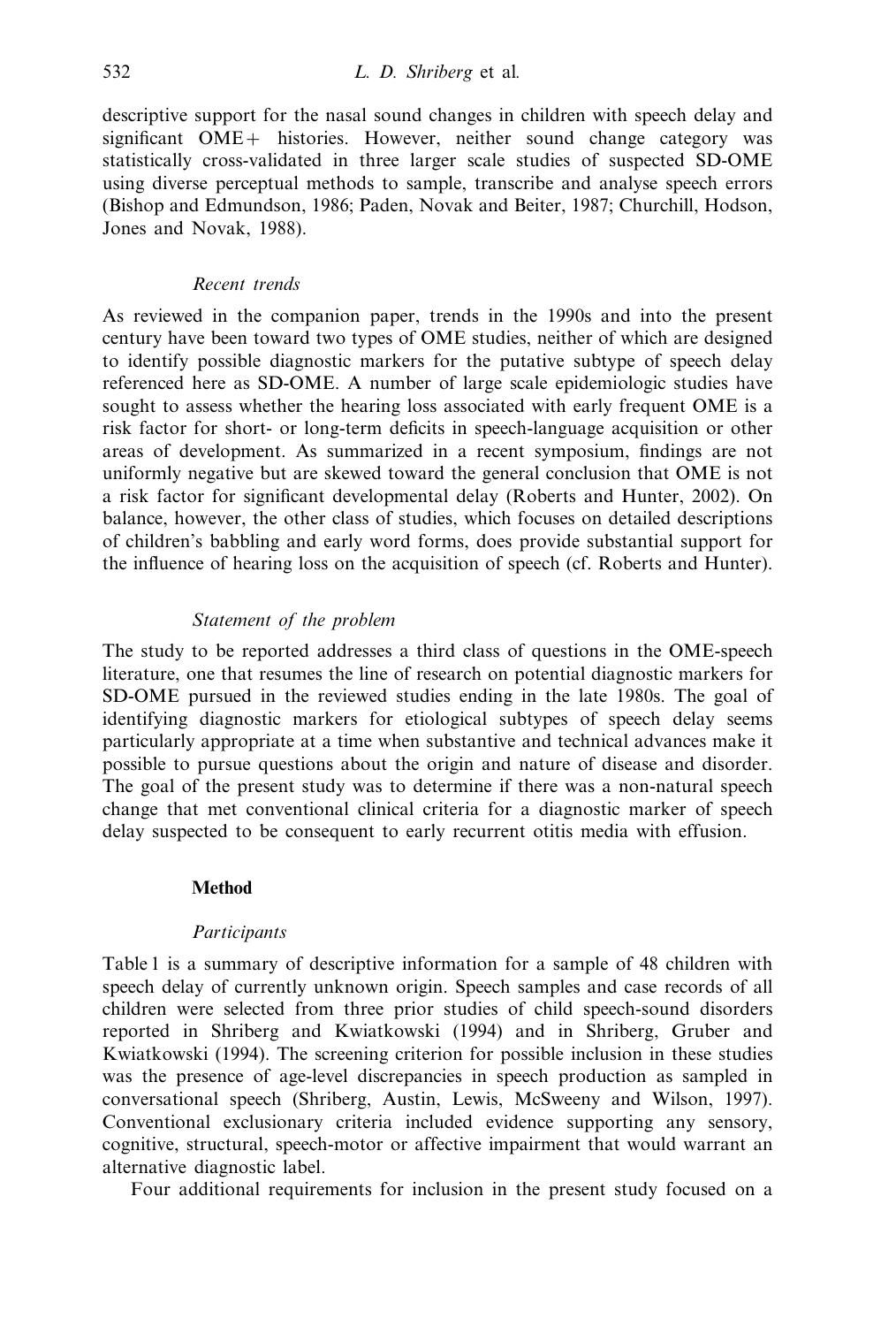Table 1. Description of the 48 participants divided into four groups based on their histories of early recurrent otitis media with effusion (OME) and their scores on the Percentage of Consonants Correct (PCC) and Intelligibility Index (II) (Shriberg et al., 1997)

| Group  |                  |             |           | Age (months) |     | <b>Sex</b> |        | PCC $(\% )$ |      |      | II $(\%)$     |      |      |               |
|--------|------------------|-------------|-----------|--------------|-----|------------|--------|-------------|------|------|---------------|------|------|---------------|
| Number | $\boldsymbol{n}$ | OME history | II status | M            | SD  | Range      | % Male | % Female    | M    | SD   | Range         | M    | SD.  | Range         |
|        | 12 <sup>2</sup>  | positive    | low       | 43.2         | 5.1 | $36 - 53$  | 66.7   | 33.3        | 59.5 | 10.3 | $38.8 - 72.7$ | 73.1 | 12.8 | $41.5 - 86.4$ |
| 2      | 12               | positive    | high      | 56.1         | 6.7 | $46 - 67$  | 66.7   | 33.3        | 66.9 | 8.1  | $50.6 - 78.1$ | 96.6 | 1.5  | $93.5 - 99.1$ |
| 3      | 12               | negative    | low       | 45.0         | 6.4 | $35 - 56$  | 58.3   | 41.7        | 60.3 | 10.3 | $38.7 - 71.5$ | 78.9 | 6.4  | $67.6 - 86.4$ |
| 4      | 12               | negative    | high      | 53.0         | 6.1 | $46 - 66$  | 58.3   | 41.7        | 66.9 | 8.1  | $52.5 - 77.0$ | 96.7 | 2.1  | $93.6 - 99.5$ |
| Total  | 48               |             |           | 49.3         | 8.0 | $35 - 67$  | 62.5   | 37.5        | 63.4 | 9.7  | $38.7 - 78.1$ | 86.3 | 12.7 | $41.5 - 99.5$ |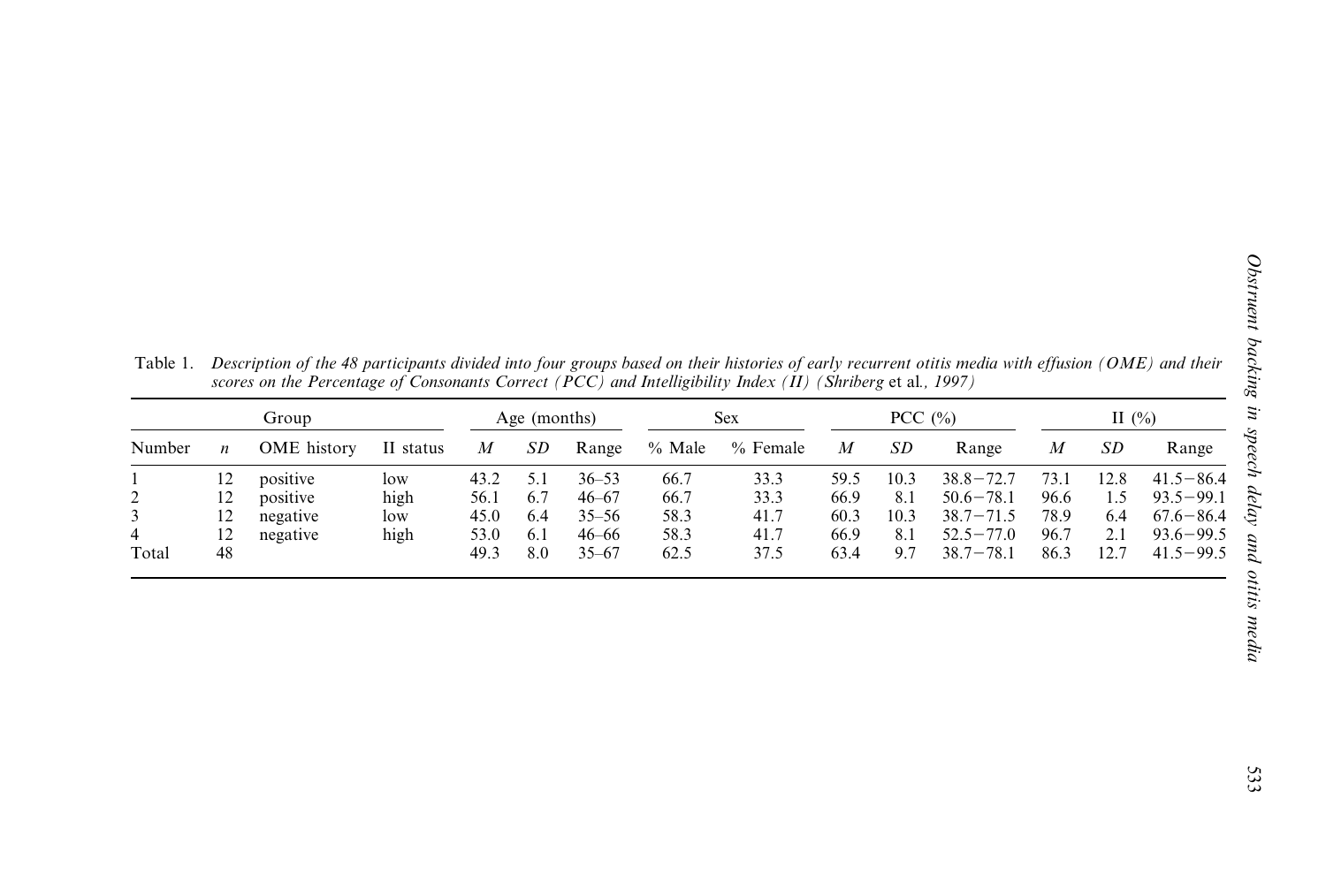child's history of early recurrent otitis media with effusion, intelligibility scores, age and gender. The primary criterion for inclusion in a subgroup termed  $OME +$  was a history indicating that the child had experienced at least five episodes of OME, with strong parental support data indicating the likelihood of hearing loss during some or all of these episodes. A total of 24 children were identified who reportedly 'didn't hear as well' during episodes of OME, with hearing loss for many children documented by audiological examination reports. To maximize the clinical generalizability of the present findings, the emphasis for the present study was on this type of case history data, typically obtained from parents during intake interviews and follow-up records requests to other health care professionals. Thus, unreliability in such data would increase both false positives and false negatives, and decrease the likelihood of rejecting the null hypothesis of no between-group differences.

The second inclusionary criterion for the current study was that participants have either relatively high or relatively low intelligibility in conversational speech. The decision to stratify participants by intelligibility status was based on findings in the companion paper indicating that intelligibility status may be a significant correlate of SD-OME. The intelligibility metric used for this purpose was the percentage of words that a transcriber could confidently gloss from an audio recording of a child's conversational speech with a trained examiner (Shriberg *et al.*, 1997). Transcribers were permitted three or more repetitions of a string of speech to gloss what the child intended to say and were aided by the gloss and comments on linguistic context recorded on-line by the examiner. The transcriber was permitted to agree or disagree with the examiner's gloss, using a set of asterisk conventions to indicate unintelligible syllables and words (Shriberg, Allen, McSweeny and Wilson, 2001). For the present study, Intelligibility Index percentages greater than 93% were classified as High Intelligibility (HI) and those lower than 87% as Low Intelligibility (LI). These cut-off criteria were used to maximize intelligibility differences in the available sample pool. Reference data on the Intelligibility Index indicate that children with speech delay in the age range of this study (approximately 3–6 years) average 86.9% (SD = 11.7%) intelligible words in conversational speech (Austin and Shriberg, 1996). The third inclusionary criterion was a sampling pass that attempted to optimally balance groups by age and gender.

As shown in table 1, the 48 participants were comprised of four 12-participant groups: Group 1:  $OME+$  and Low Intelligibility, Group 2:  $OME+$  and High Intelligibility, Group 3: OME  $-$  and Low Intelligibility and Group 4: OME $-$  and High Intelligibility. One-way analyses of variance and a chi-square test indicated that there were no significant  $(p<0.05)$  between-group differences in age, sex or Percentage of Consonants Correct (PCC) scores. As above, participants ranged in age from 2 years, 11 months to 5 years, 7 months. The overall sex proportion (30 males, 18 females  $=63\%$  males) was consistent with sex ratios reported for preschool-age children with speech-sound disorders (Shriberg and Kwiatkowski, 1994). Intelligibility Index scores, used to differentiate groups 1 and 3 from groups 2 and 4, ranged from approximately 42% to 100%. Percentage of Consonants Correct scores ranged from approximately 39% to 78%, indicating that these children had moderate-severe to severe speech delay (Shriberg et al., 1997). Based on a series of independent estimates, these two most involved severity levels account for 42% of children with speech delay referred to a university speech clinic (Shriberg and Kwiatkowski, 1994).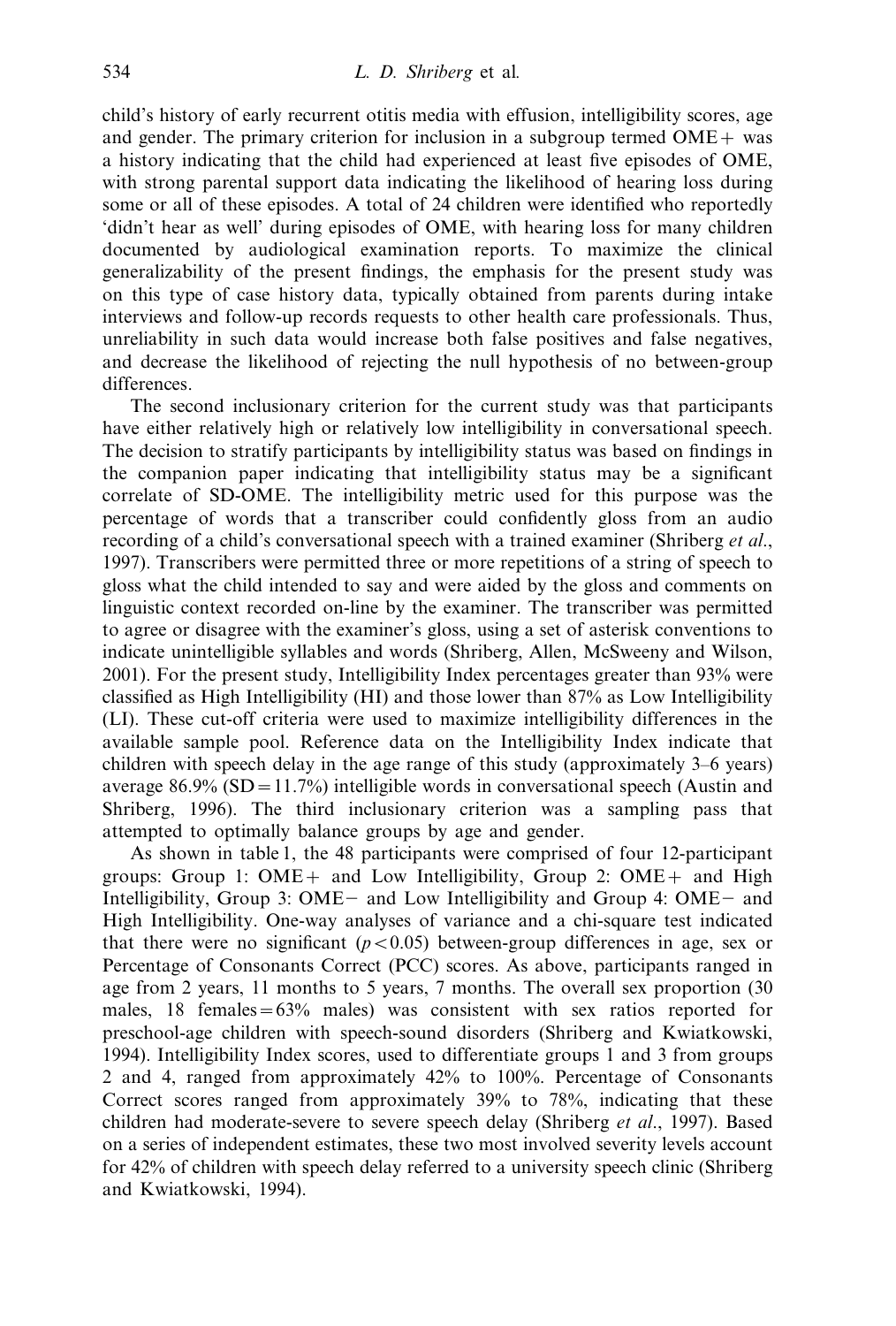#### Assessment

The recorded samples used for the present study were obtained from two speech tasks. All recordings had been obtained using a Sony 5000 monaural audiocassette recorder and a matching remote microphone monitored at a lip-to-microphone distance of approximately 15 cm. Recording procedures included well-developed conventions to maximize signal-to-noise ratios.

The first speech task was a conversational speech sample in which children were invited to converse about topics such as their daily activities, friends, and past and upcoming special occasions. The second task was a modified administration of the Photo Articulation Test (PAT: Pendergast, Dickey, Selmar and Soder, 1984). The research protocol used in the studies from which these participants were selected directed the examiner to obtain two responses to each PAT stimulus word. The examiner first attempted to evoke a response spontaneously, using the pictures in the test book. If spontaneous evocation was not successful, the examiner used delayed imitation (e.g. 'That's a \_\_; say the word') to evoke the correct word. The examiner also obtained a second response to each word using direct imitation. Thus, the data set available for the present analysis included spontaneous responses for most words and imitative responses for all words.

#### Perceptual analysis

Preliminary analyses of both the perceptual and acoustic data indicated that, with the exception of one sound change, the findings associating positive OME history with atypical sound changes failed to reach customary levels of statistical significance. The one sound change that did appear to warrant thorough perceptual and acoustic analysis was backing of lingual stops and sibilant fricatives. This sound change had been added as a third non-natural sound change class to the two non-natural sound change classes described in the previous review, based on three observations: more lateralized (i.e. perceptually similar to backing) sibilants in children with suspected SD-OME (Kwiatkowski and Shriberg, 1983), a colleague's informative observation of backing in a child with a history of significant OME (Dr. Barbara Hodson, personal communication), and the first author and a colleague's (Joan Kwiatkowski's) frequent observations of backing in children seen clinically who had significant OME histories.

A software utility (Shriberg, Lof and Wilson, 1993) was used to identify and statistically compare the frequency of occurrences of backing in the 24 children with positive histories of OME to the frequency of backing in the 24 children with negative histories of OME. This analysis was obtained for each of the three sets of data available for the 48 participants: the conversational speech sample, the spontaneous (or delayed imitation) PAT responses and the imitative PAT responses. Additional procedural information on these analyses is deferred to the discussion of findings in Results.

## Acoustic analyses

#### Preliminary analyses

Acoustic analyses of backing in the two groups of speakers were completed on a set of 21 PAT words, for which spontaneous (i.e. citation) responses had been obtained. The analyses were preceded by two scans through the raw data to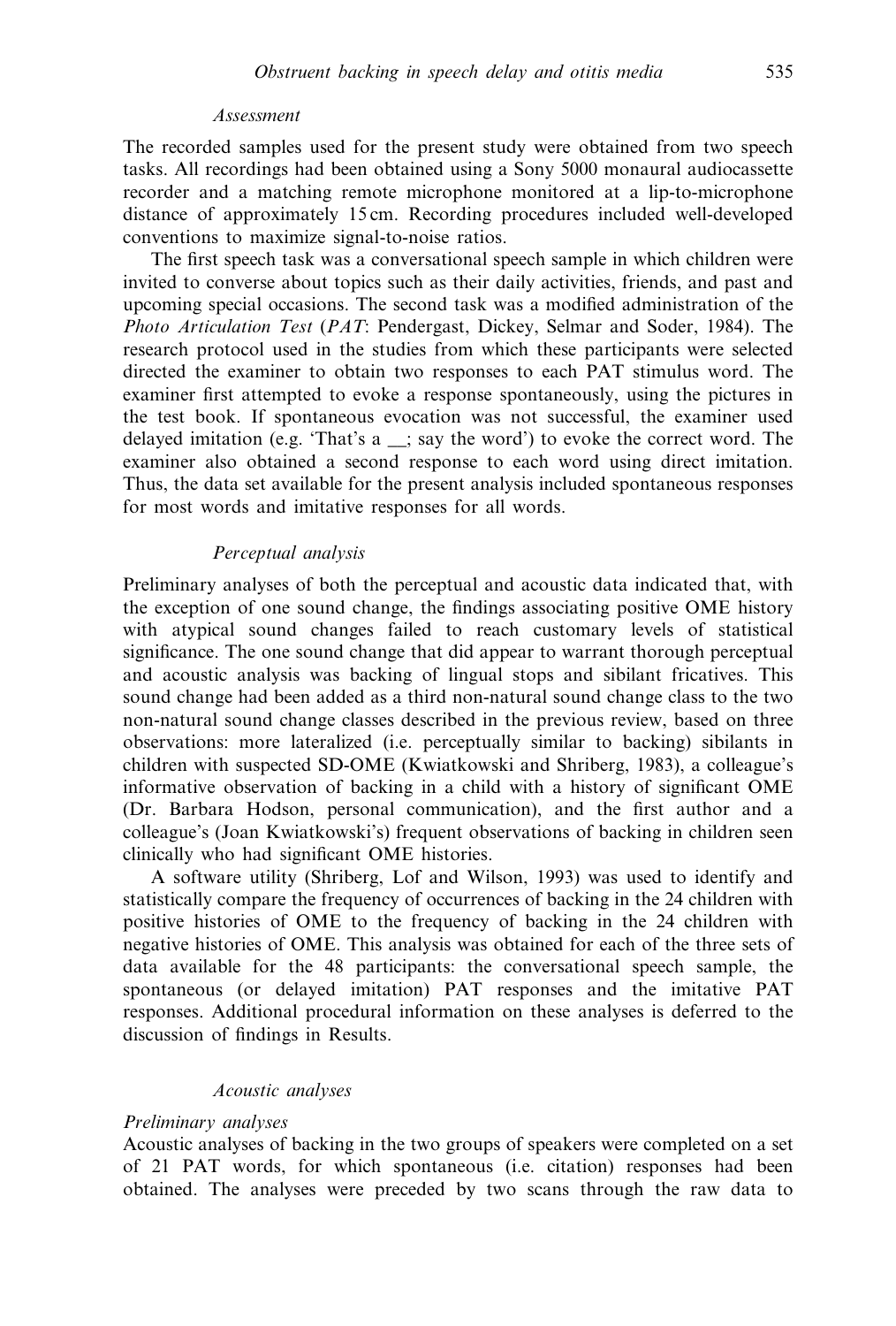eliminate responses that would not be appropriate for further analysis. First, tokens were eliminated if the wrong word had been produced, or if examiner overtalk or extraneous environmental noise had obscured the target sound(s) in the word. Data loss from such factors was approximately 20% (i.e. 196 of the original 1008  $[48 \times 21]$ tokens were eliminated).

The second exclusionary analysis was based on a review of the narrow phonetic transcription of each participant's responses. Responses were classified into seven categories based on the participant's production of the target segment in the word as symbolized in narrow phonetic transcription. The seven categories identified whether the target was (1) produced correctly, (2) replaced by another consonant of the same manner, but at a more posterior place (i.e. backed), (3) backed, as indicated by a backing diacritic, (4) fronted, as indicated by a fronting diacritic, (5) deleted, (6) replaced by a consonant of a different manner or (7) replaced by a vowel. Only those responses meeting criteria for any of the first four categories were retained for analyses. The result of this analysis was the elimination of an additional 140 responses of the 812 remaining eligible responses. Thus, the data set appropriate for acoustic analyses included 672 or 66.7% of the original 1008 responses to the 21 PAT words.

|            |                |        |                                                              | Moments                                                                                                               |                                                |  |
|------------|----------------|--------|--------------------------------------------------------------|-----------------------------------------------------------------------------------------------------------------------|------------------------------------------------|--|
| Class      | Target Feature | Sound  | Word                                                         | <b>Burst</b>                                                                                                          | Frication                                      |  |
| Stop       | Alveolar       | /t/    | table<br>teeth<br>TV                                         | $\mathbf X$<br>$\mathbf X$<br>$\mathbf X$                                                                             |                                                |  |
|            | Velar          | /k/    | book<br>$\text{calc}(2)$<br>can<br>car<br>cat<br>comb<br>cup | $\boldsymbol{\mathrm{X}}$<br>$\mathbf{XX}$<br>$\mathbf X$<br>$\mathbf X$<br>$\mathbf X$<br>$\mathbf X$<br>$\mathbf X$ |                                                |  |
|            |                | /g/    | egg<br>flag                                                  | X<br>$\mathbf X$                                                                                                      |                                                |  |
| Fricatives | Alveolar       | /s/    | sandwich<br>saw<br>scissors<br>house                         |                                                                                                                       | X<br>$\mathbf X$<br>$\mathbf X$<br>$\mathbf X$ |  |
|            |                | z      | zipper<br>keys<br>scissors                                   |                                                                                                                       | X<br>$\mathbf X$<br>$\mathbf X$                |  |
|            | Palatal        | $\int$ | shoe<br>brush<br>fish                                        |                                                                                                                       | X<br>$\mathbf X$<br>$\mathbf X$                |  |
| Totals     |                |        | 21                                                           | 13                                                                                                                    | 10                                             |  |

Table 2. Citation forms and acoustic measurements included in the analyses of stop and fricative productions of the 48 participants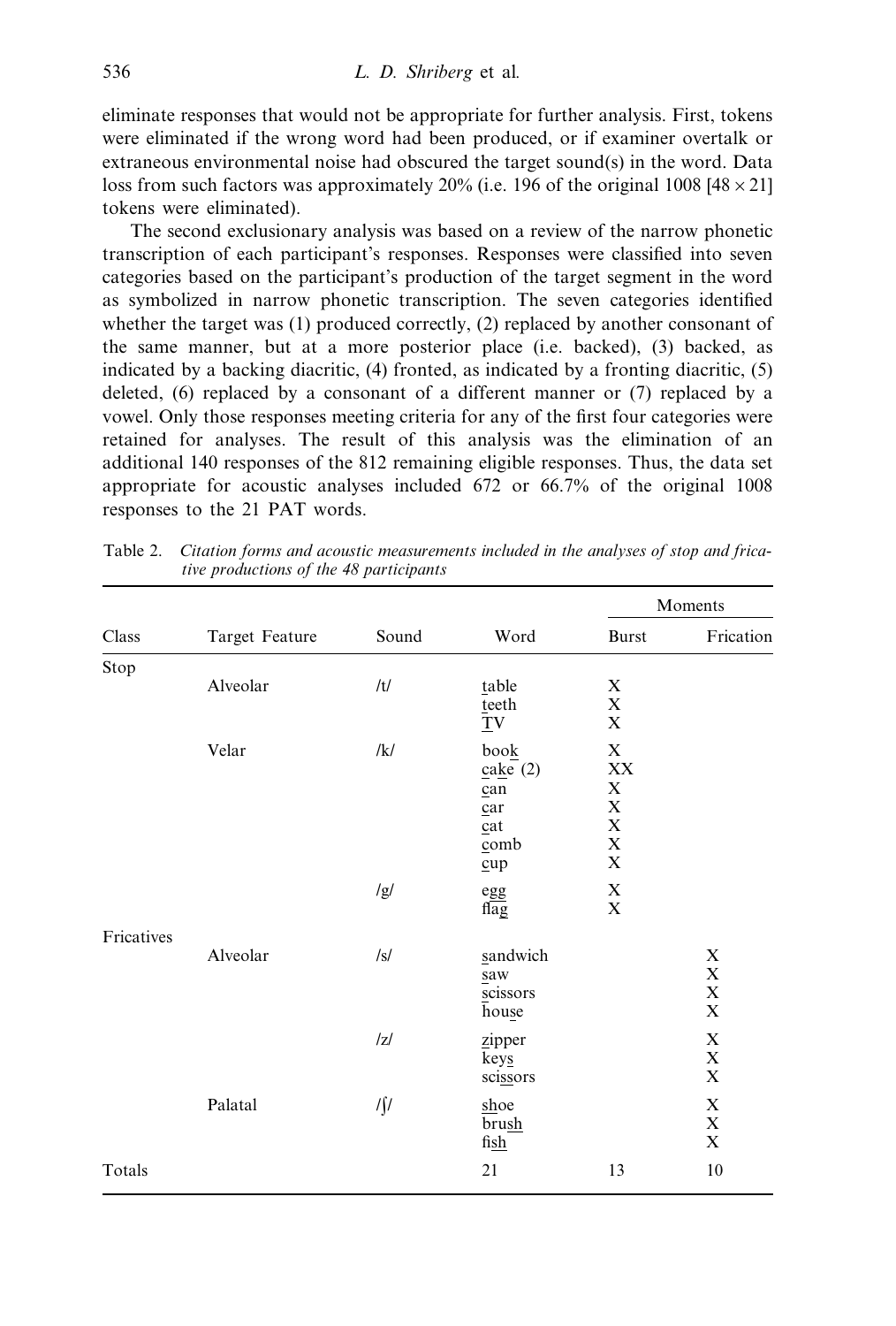Table 2 is a list of the 21 PAT words that yielded data on six target sounds for the acoustic analyses. Two words (cake, scissors) yielded sufficient numbers of tokens for analyses of two consonant sounds. The target sounds included one alveolar stop (/t/), two velar stops (/k/, /g/), two alveolar fricatives (/s/, /z/) and one palatal fricative  $\langle \hat{\ell} \rangle$ . Each of these six obstruents can be articulated with more posterior lingual positioning, as indexed acoustically by the first spectral moment within the stop burst or at the temporal middle of the fricative noise. As shown in the totals at the bottom of table 2, there were slightly more stop (13) than fricative (10) targets.

#### Procedures

Acoustic analyses of the stop and fricative segments of each of the words in table 2 (as produced by the 48 participants) were completed. Eligible responses were digitized using a Tascam 112MK II tape deck connected to Computer Speech Lab 4300B (CSL4300B) hardware. The signal was sampled at 20 kHz with 16 bits of quantization using the CSL 4300B record facility.

Acoustic analyses included wide-band (400 Hz) spectrograms with superimposed LPC formant history (CSL 4300B) and spectral moments computed from FFT spectra (CSpeech). The CSL analyses were performed with a 10 ms frame length, 10 ms frame advance, and 16-coefficient filter order for LPC. Stops were identified by the presence of a burst and aperiodic aspiration noise in the region of 4000– 6000 Hz. In order to centre the first 20 ms Hamming window on the burst, the left cursor was placed 10 ms before the onset of the stop burst; the right cursor was placed at the end of aspiration noise. Fricatives were identified by the presence of strong aperiodic energy as evidenced in both the waveform and the spectrogram. The left cursor was placed at the onset of strong aperiodic energy, and the right cursor was placed at the offset of strong aperiodic energy. Moments files were subsequently created and analysed in CSpeech with a 20 ms Hamming window and 10 ms step.

The moments files were placed into spreadsheets for further analysis. The middle time slice (i.e. the middle 20 ms) was identified and isolated for the fricatives. In cases where a file contained an even number of analysis windows, one of the two middle windows was selected randomly. The initial time slice (i.e. the burst) was identified and isolated for the stops.

#### Reliability

The papers from which the present samples were obtained include information on the procedures used to assess transcription reliability for the transcribers who completed consensus transcriptions on the conversational speech samples and the PAT words. Point-to-point agreement for narrow phonetic transcription ranged from 79% to 82% (Shriberg and Kwiatkowski, 1994), which is consistent with values reported for transcription in child phonology studies.

An estimate of the reliability of the acoustic data was obtained by resegmenting and measuring a randomly drawn sample of 77 stops and fricatives (12%) from the 672 eligible target words. Over all tokens, the average difference between the two measures of mean frequency was  $52$  Hz (SD = 164 Hz). For stops (n = 53) the mean difference was  $25$  Hz (SD = 39 Hz), and for fricatives (n=24) the mean difference was  $110 \text{ Hz}$  (SD = 283 Hz). These agreement values are consistent with values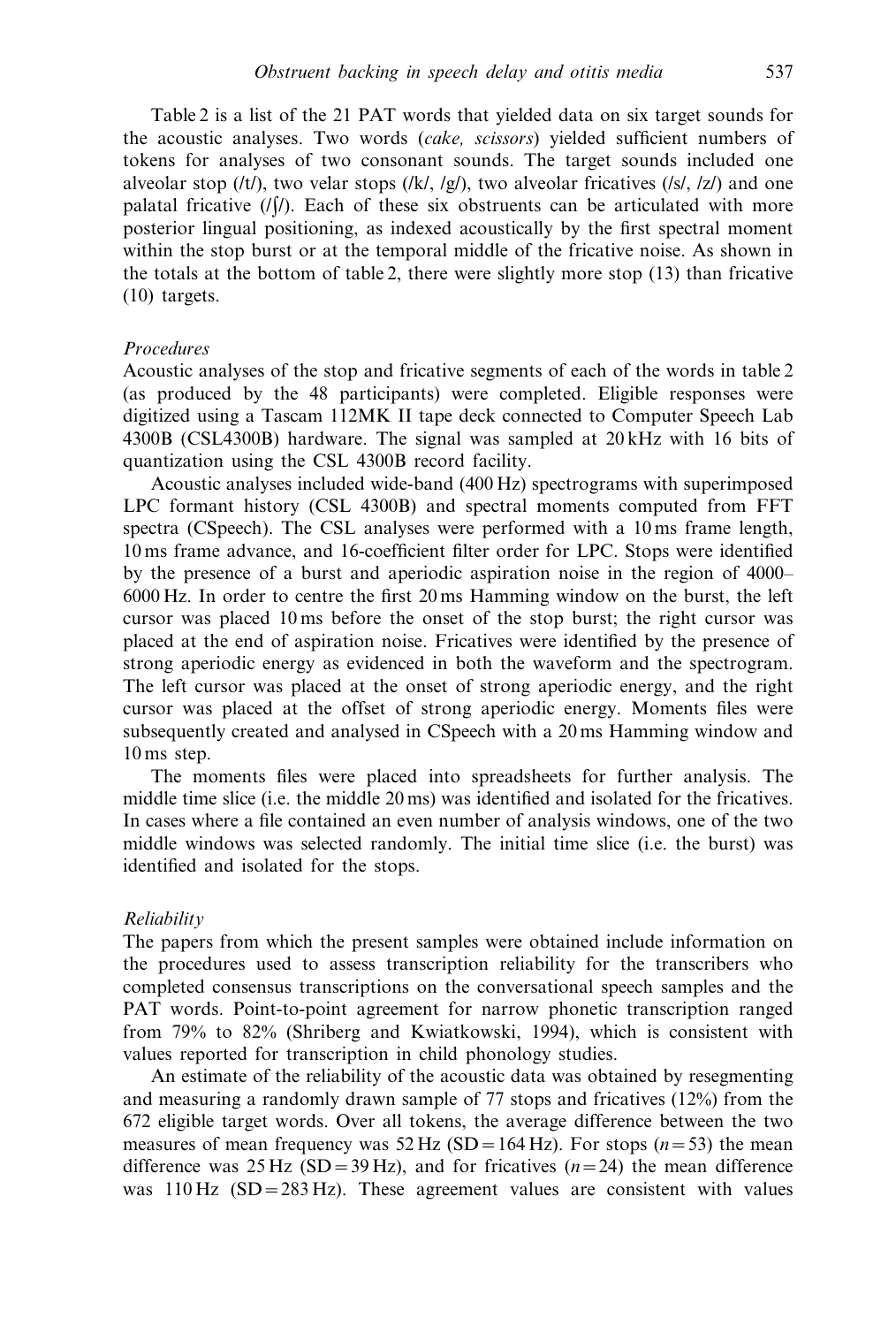reported in the acoustic literature and are considered adequate for the effects to be reported.

#### Results and discussion

#### Perceptual findings

## Analyses

Analyses of both the conversational speech samples and the spontaneous and imitative responses to the PAT stimuli shown in table 2 were completed using routines in the PEPPER suite. This software provides information on error patterns subtotalled for several structural-linguistic variables. Figure 1 provides a graphic summary of the perceptual data. Panel A includes information on the percentage of children who backed stops and/or fricatives in conversational speech, Panel B provides these data as produced spontaneously in naming the 21 PAT words, and Panel C provides the backing data for PAT words evoked by imitation. Within each panel, comparative data for the stops, fricatives, and the combined stop and/or fricative targets are provided for the 24 participants in the  $\text{OME}+$  groups (dark grey) and the 24 participants in the OME $-$  groups (light grey). Information under each comparison indicates each sound target's position in the PAT word (Initial: I, Medial:  $M$ , Final:  $F$ , All positions:  $A$ ), structural context (Singleton:  $S$ , Cluster:  $C$ , Both singleton and cluster:  $B$ ), and the number of occurrences of the sound change in the sample  $(1-4+$  occurrences). For clarity, figure 1 includes only those OME + versus OME - differences that were statistically significant ( $p < 0.05$ ). Onetailed significance levels were used, because the prediction was that more participants in the OME+ than OME- group would back stops and/or fricatives. Thus, the comparisons in figure 1 provide a profile of the findings for backing at the level of individual participants.

#### Findings

The pattern of findings in figure 1 indicates that the percept of backed lingual stops and sibilant fricatives occurred in a higher percentage of speech delayed children with positive compared to negative histories of OME. There were 84 such comparisons tested (28 comparisons  $\times$  three sample types). As indicated in figure 1, 27 (32%) of the individual comparisons (i.e. excluding the 'stops and/or fricatives' combined comparisons) were statistically significant at the 0.05 alpha level or higher. As shown in figure 1, all 28 comparisons indicated that a higher percentage of children in the OME+ than OME- group had from 1 to 4 or more occurrences of backing as obtained in the three types of speech samples. Some additional trends in figure 1 warrant discussion for methodological and conceptual issues in this and future research.

From a methodological perspective, the data in figure 1 indicate that citation forms may be a more sensitive sampling environment for diagnostic markers of SD-OME, and by extension, possibly for diagnostic markers of other subtypes of speech delay. Excluding the set of comparisons in which a child may have backed 'stops and/or fricatives', there were over twice the number of significant comparisons in the spontaneous (19) and imitative (17) PAT word samples compared to those obtained in the conversational speech samples (eight). These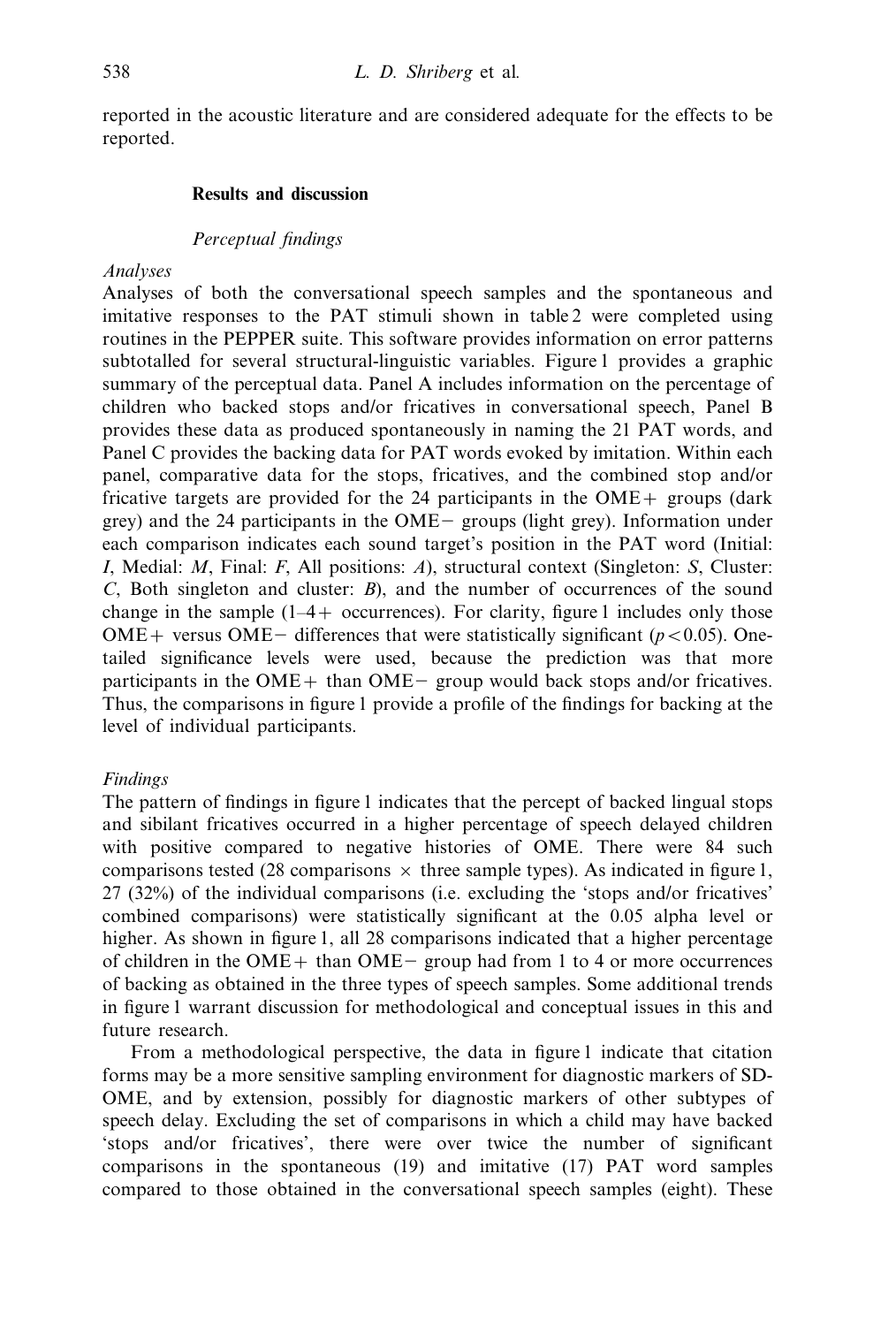

Figure 1. Summary of the percentage of children who backed stop andlor fricative obstruents in conversational speech (Panel  $A$ ), in spontaneous responses to the Photo Articulation Test (PAT) (Panel B), or in imitative responses to the PAT. See text for a key to the abbreviations on the abscissa.

differences could be due to one or more of the following factors. First, more children may, in fact, back in the context of citation forms versus in conversational contexts. Second, transcribers may be more sensitive to backing in citation forms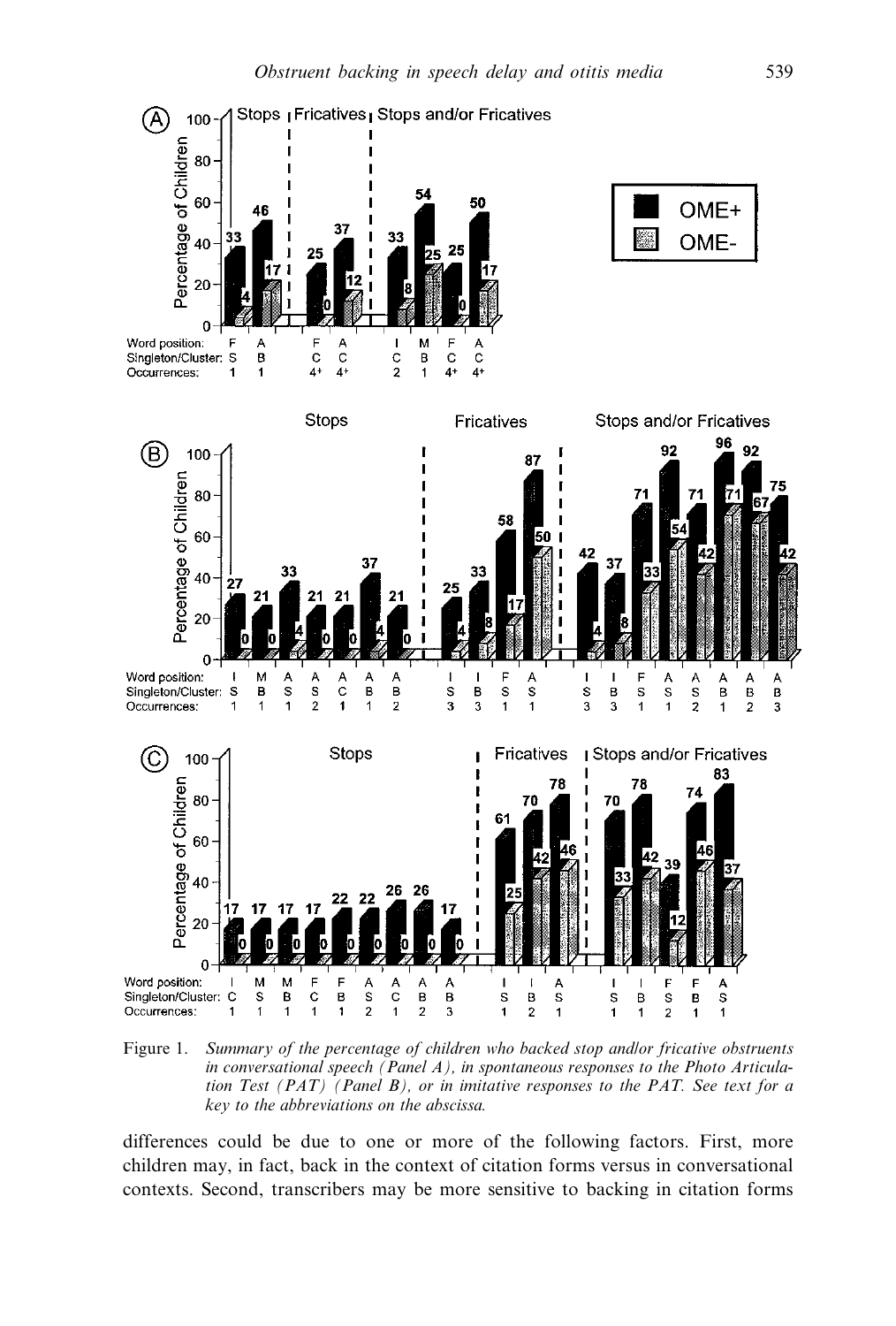versus in conversational speech. Third, the generalizability of these findings could be constrained by some procedural or linguistic characteristics of the citation forms and conversational samples used in the present study. If the first interpretation is cross-validated as correct, such findings suggest that citation form testing may be more useful than conversational sampling for the types of allophone-level information needed in some diagnostic markers proposed for child speech-sound disorders.

From a descriptive linguistic perspective, the findings in figure 1 also suggest that backing is widely distributed relative to the word position and the structural contexts in which it occurs. Although tallies indicate that significant between-group comparisons occurred more often for singleton targets in word-initial (prevocalic) position, backing also occurred in consonant clusters and for target sounds in word-medial (intervocalic) and word-final (postvocalic) positions.

The data in figure 1 also indicate that mode of evocation for citation forms was not associated with the frequency of significant comparisons in the occurrence of backing in participants with  $OME +$  versus  $OME -$  histories. Specifically, spontaneous naming of the 21 PAT words yielded 19 significant comparisons (Panel B) compared to 17 for the imitative responses (Panel C). Moreover, the magnitudes of significant between-group comparisons were also essentially similar when the PAT words were evoked spontaneously rather than by imitation. One possible explanation for the similarity in the occurrences of backing in different sampling modes could be a perceptual bias in transcription. The two responses obtained to the same PAT word were not randomly transcribed, but rather followed one another on the tape. It should be noted, however, that high stability across sampling modes is typical of distortion-type errors as sampled in children with speech delay. That is, the provision of imitative cues to a child with distortion errors is not typically sufficient for the child to readily increase articulatory precision. However, provided that a target sound is in a speaker's phonetic inventory, he or she may profit from the cues provided by an imitative stimulus and not delete the target or substitute another sound for it.

Finally, the data in figure 1 indicate that as defined in this study, backing occurred relatively frequently in children with positive histories of OME. An average of the percentage of participants in each OME status group with 1 to  $4+$ occurrences of backing across the 44 significant comparisons yielded a 28% difference. Tallies indicated that approximately  $45\%$  of participants in the OME+ group backed a stop or fricative at least once, compared to an average of approximately 17% of the participants who backed obstruents at least once in the  $OME-$  group.

The findings have implications for theory and method in otitis-speech research. An eventual account of the origins of backing will need to include explanation for its occurrence (albeit in fewer cases) in children whose speech delay may be associated with other perceptual, cognitive, structural or speech-motor constraints. Two possible methodological explanations for its occurrence in children with OME – histories are that these histories were misclassified (i.e. false negatives), or that children's speech production was inaccurately transcribed. The present design does not allow for a test of the possibility of misclassification, because controlled audiological data for participants in both OME status groups were not available. However, the findings to follow from the acoustic analyses do provide an assessment of the reliability of findings based on narrow phonetic transcription. If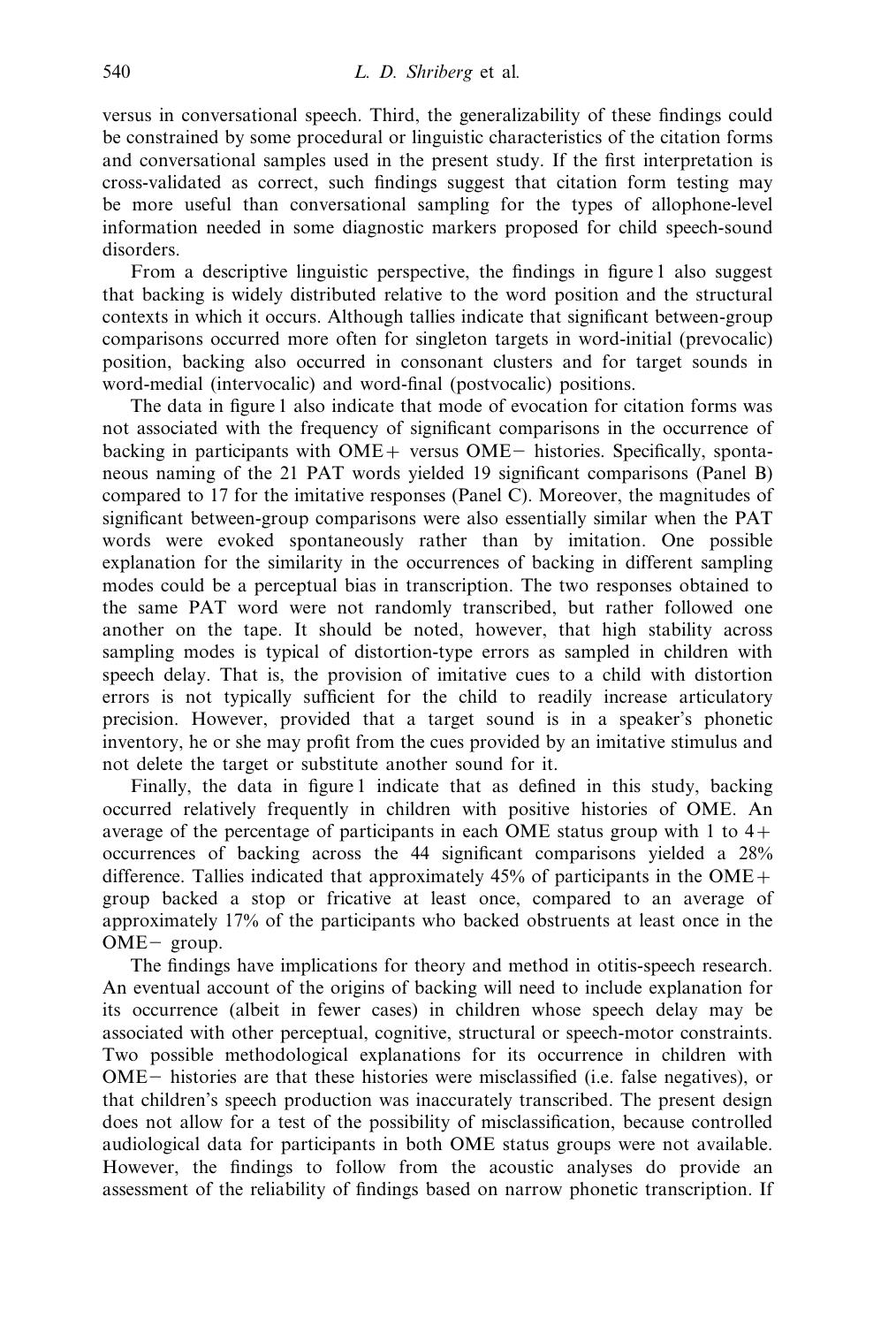the present findings are cross-validated, they might be interpreted as suggesting that only approximately 50% of children with  $\text{OME}$  + histories have had the frequency and degree of hearing loss that leads to the backing of obstruent consonants.

## Acoustic analyses

#### Preliminary analyses

The perceptual analyses indicated that children with  $OME +$  histories backed obstruents more often than children with OME- histories. The goal of a series of acoustic analyses was to assess the ability of an acoustic marker of backing to accurately discriminate children's OME histories (i.e. to 'diagnose' the presence of an  $OME +$  history). For these purposes, the acoustic analyses were limited to words said by all participants, a criterion that was met by using the spontaneous responses to the 21 PAT words listed in table 2. A series of preliminary analyses was completed to determine which linguistic and subject factors might be collapsed to provide more statistical power. Preliminary descriptive analysis of the frequency data indicated that the analyses should not be collapsed across place-manner groups, but rather should be completed individually for the four feature classes shown in table 2.

To determine whether it was appropriate to treat each word separately, four three-way analyses of variance of the spectral data were completed. The four analyses included the words listed in table 2, divided into the four manner-place categories: the alveolar stop /t/ (three words), the two velar stops /k/ and /g/ (nine words; ten tokens), the two alveolar fricatives /s/ and /z/ (seven words) and the palatal fricative  $\frac{1}{l}$  (three words). Each statistical model included main effects for group ( $\text{OME}$ +,  $\text{OME}$ -), intelligibility (HI, LI), stimulus words (3–10), and all two-way and three-way interactions among the three main factors.

The pattern of findings from the four analyses yielded no significant main effects for OME or intelligibility, but did yield significant two-way and three-way interactions for each of the main factors with stimulus words. For the present purposes, the diagnostic marker analysis was therefore completed at the word level. A problem with this approach is that the limited number of participants in each cell of the design (12) and the token loss per word (see Method) provided relatively few data points (ranging from 7–21 for the groups divided by intelligibility status) on which to base each analysis. Confidence intervals, which are heavily weighted by cell sizes, were expected to be large for these data.

## Acoustic findings

Figure 2 is a display of the first spectral moment (M1) findings for the obstruent sounds in the 21 words, arranged by each of the two intelligibility levels and by sound class. Panels A and B include, respectively, M1 values for the fricatives produced by the 12 children with high intelligibility and the 12 children with low intelligibility. Panels C and D include, respectively, M1 values for the stops produced by the 12 children with high intelligibility and the 12 children with low intelligibility. To aid interpretation, the words within each place-manner class in each panel are arranged in increasing order relative to the average frequency of the target stop burst or fricative noise. The referent group for this sort is the data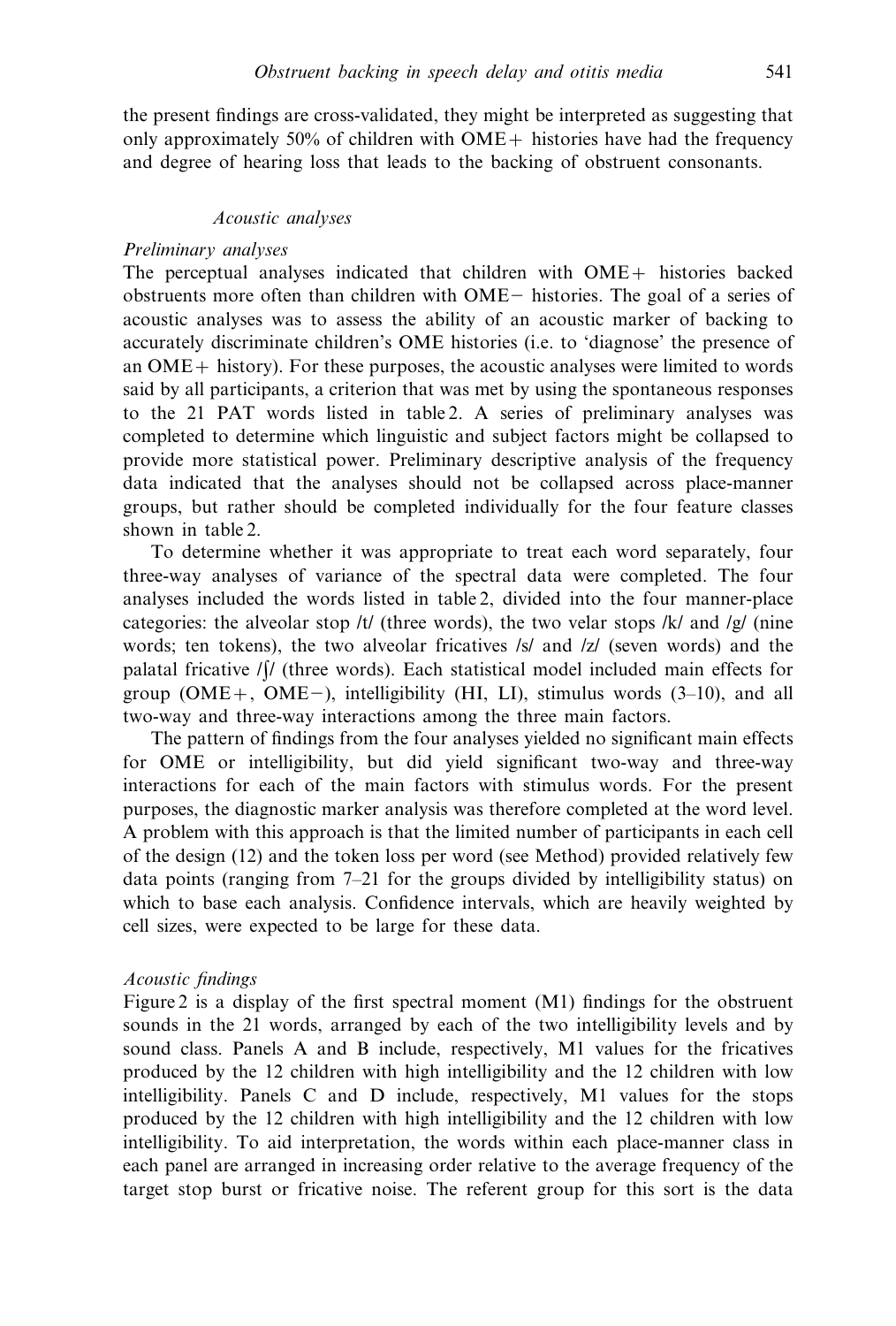

Figure 2. First spectral moment (M1) findings for the obstruent sounds in the 21 words, arranged by each of the two intelligibility levels and by sound class. Panels A and B include, respectively, M1 values for the fricatives produced by the 12 children with high intelligibility and the 12 children with low intelligibility. Panels C and D include, respectively, M1 values for the stops produced by the 12 children with high intelligibility and the 12 children with low intelligibility.

points from the OME+ group (circles); in comparison to the OME- group (triangles), the OME  $+$  group was expected to have lower M1 values on obstruents.

Although the previous statistical analyses indicated that the M1 values of the  $OME+$  versus  $OME-$  groups across all target words were not significantly different, the data in the top panel in figure 2 suggest a clear trend for children with  $OME +$  histories to have lower M1 values on the target fricatives. As indicated in panels A and B, these directional trends were obtained for 19 of the 20 comparisons (i.e. there was a reversal in direction for  $/ \frac{1}{\pi}$  in the word *brush*).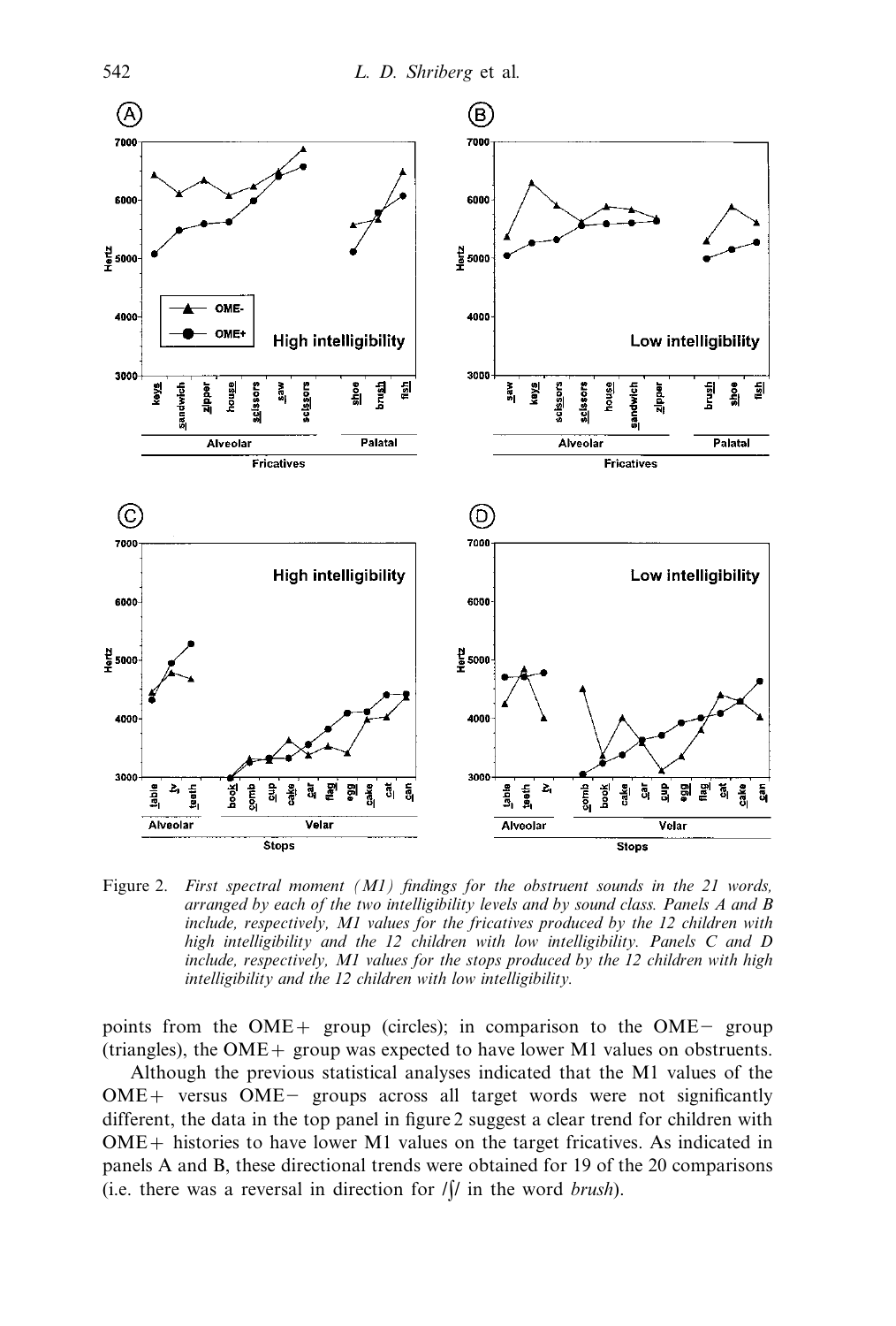A second observation on the data in panels A and B is the trend for children in the low intelligibility group to have lower M1 values for fricatives compared to the values for children in the high intelligibility group. Again, the analysis of variance did not indicate that this difference was statistically significant, which, at least in part, could be associated with limitations in statistical power. It is interesting to speculate about possible relationships between fricative backing and lowered intelligibility. Behaviours in the two domains may be associated in some correlative or possibly causal fashion, either of which is of interest for explanatory models relating fluctuant hearing loss to intelligibility and to the acquisition of precise allophones. One possibility is that backed tongue postures interfere with the optimum acoustic features for intelligible speech in American English. That is, backing may be associated with other articulatory-acoustic correlates not addressed in this study, and these features may reduce the clarity of vowels and thereby reduce intelligibility.

Finally, the data for the alveolar and velar stops in panels C and D are not consistent with the perceptual data for stops as displayed in figure 1. That is, the interleaving trends in the acoustic data do not mirror the clear trends in the perceptual data for participants with  $OME +$  histories to frequently back stops. It is not clear whether the differences between the perceptual and the acoustic data are valid, or whether they might reflect a methodological problem with the acoustic parameter selected to index backing. On the latter possibility, acoustic analyses of alternative potential correlates of backing of stops, and individual comparisons for children across perceptual and acoustic measures, are beyond the scope of the present study. A difficulty in an acoustic study of backing is that the acoustic correlates of this feature may vary to some degree with the place and manner of the target consonants. Therefore, no single acoustic property may be uniformly sensitive to backing across consonants that differ in place and manner. This problem may be particularly serious with the velar stop, which has a variable place of articulation determined principally by vowel context. It may be necessary to study a larger number of tokens in each place-manner category to identify the most useful acoustic correlates of backing. It appears from figure 2 that the first spectral moment may better distinguish  $OME+$  and  $OME-$  for some phonetic contexts than others. Note that the largest differences occur in panels A and B for alveolar fricatives that occur in a front-vowel environment (e.g. keys, sandwich, scissors, zipper).

## Diagnostic marker analysis

A third analysis was completed to determine if responses to any of the 21 words met criteria for diagnostic accuracy in discriminating a participant's OME history. Table 3 is a summary of findings for the three words that met a minimum criterion of 75% accuracy on each of five conventional clinical diagnostic metrics: positive predictive value, negative predictive value, sensitivity, specificity and diagnostic accuracy (averaged sensitivity and specificity). Findings for shoe were included, because sensitivity was close to criteria (0.71) with acceptable to high values on the other four metrics. Included in table 3 are the mean M1 values for  $OME+$  and OME- participants in each comparison, and accuracy values (with confidence intervals) based on logistic regressions of the M1 values for each of the two OME history groups. Because of the expected large confidence intervals for the prediction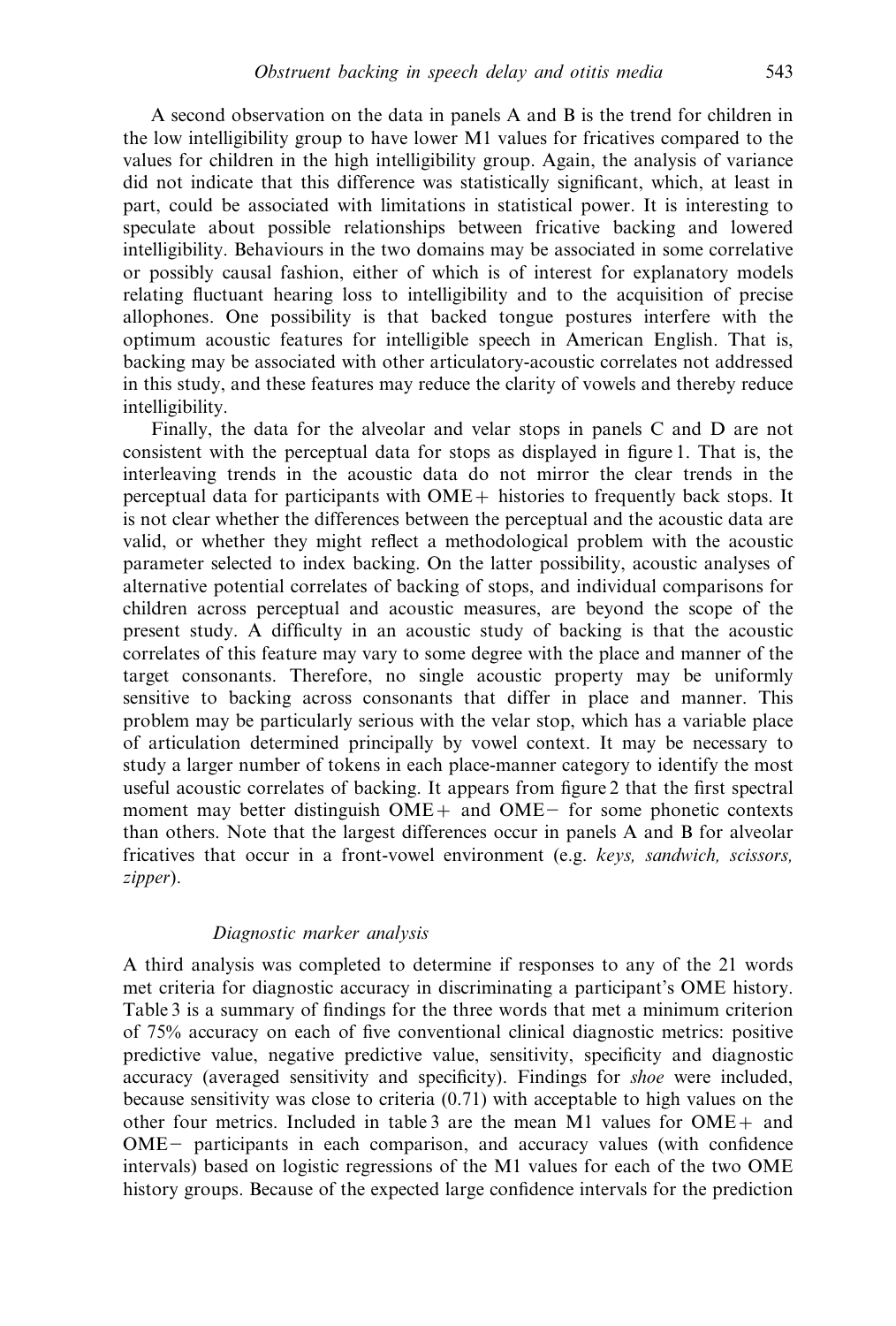|                  |                                                                                                                          |        |                 |                         |                 |                      |                        |                                                          |                        |                         | 544                                                |
|------------------|--------------------------------------------------------------------------------------------------------------------------|--------|-----------------|-------------------------|-----------------|----------------------|------------------------|----------------------------------------------------------|------------------------|-------------------------|----------------------------------------------------|
|                  | ic findings for backing of obstruents as a diagnostic marker for speech delay associated with otitis media with effusion |        |                 |                         |                 |                      |                        |                                                          |                        |                         |                                                    |
|                  |                                                                                                                          |        |                 |                         |                 |                      |                        | Diagnostic Metrics and Confidence Intervals <sup>b</sup> |                        |                         |                                                    |
|                  |                                                                                                                          |        |                 | Mean $M1^a$ Values (Hz) |                 | Positive             | Negative               |                                                          |                        |                         | Ļ.                                                 |
| Word<br>Position | Intelligibility<br><b>Status</b>                                                                                         | $OME-$ | SE <sup>c</sup> | $OME+$                  | SE <sup>c</sup> | Predictive<br>Value  | Predictive<br>Value    | Sensitivity                                              | Specificity            | Diagnostic<br>Accuracy  | p                                                  |
| Initial          | Low                                                                                                                      | 4033   | 243             | 4638                    | 272             | 0.75<br>$(0.45-1.1)$ | 0.80<br>$(0.55-1.1)$   | 0.75<br>$(0.45-1.1)$                                     | 0.80<br>$(0.55-1.1)$   | 0.78<br>$(0.59 - 0.97)$ |                                                    |
| Final            | Low                                                                                                                      | 6297   | 348             | 5261                    | 426             | 0.75<br>$(0.33-1.2)$ | 0.83<br>$(0.54 - 1.1)$ | 0.75<br>$(0.33-1.2)$                                     | 0.83<br>$(0.54 - 1.1)$ | 0.80<br>$(0.55-1.1)$    | <b>Shriberg</b><br>$\mathsf{et}$<br>$\overline{a}$ |

Table 3. Summary of the acoustic findings for backing of obstruents as <sup>a</sup> diagnostic marker for speech delay associated with otitis media with effusion

keys /z/ Alveolar

shoe  $/$  Palatal

Stimulus Target

Word

 $\rm ^{a}M1$ : First spectral moment.<br><sup>b</sup>Confidence intervals for the classification rule for each logistic regression are shown in parentheses.

**Initial** 

cSE: Standard error of the mean.

Sound Place-Manner Position

can /k/ Velar Stop Initial

Fricative

Fricative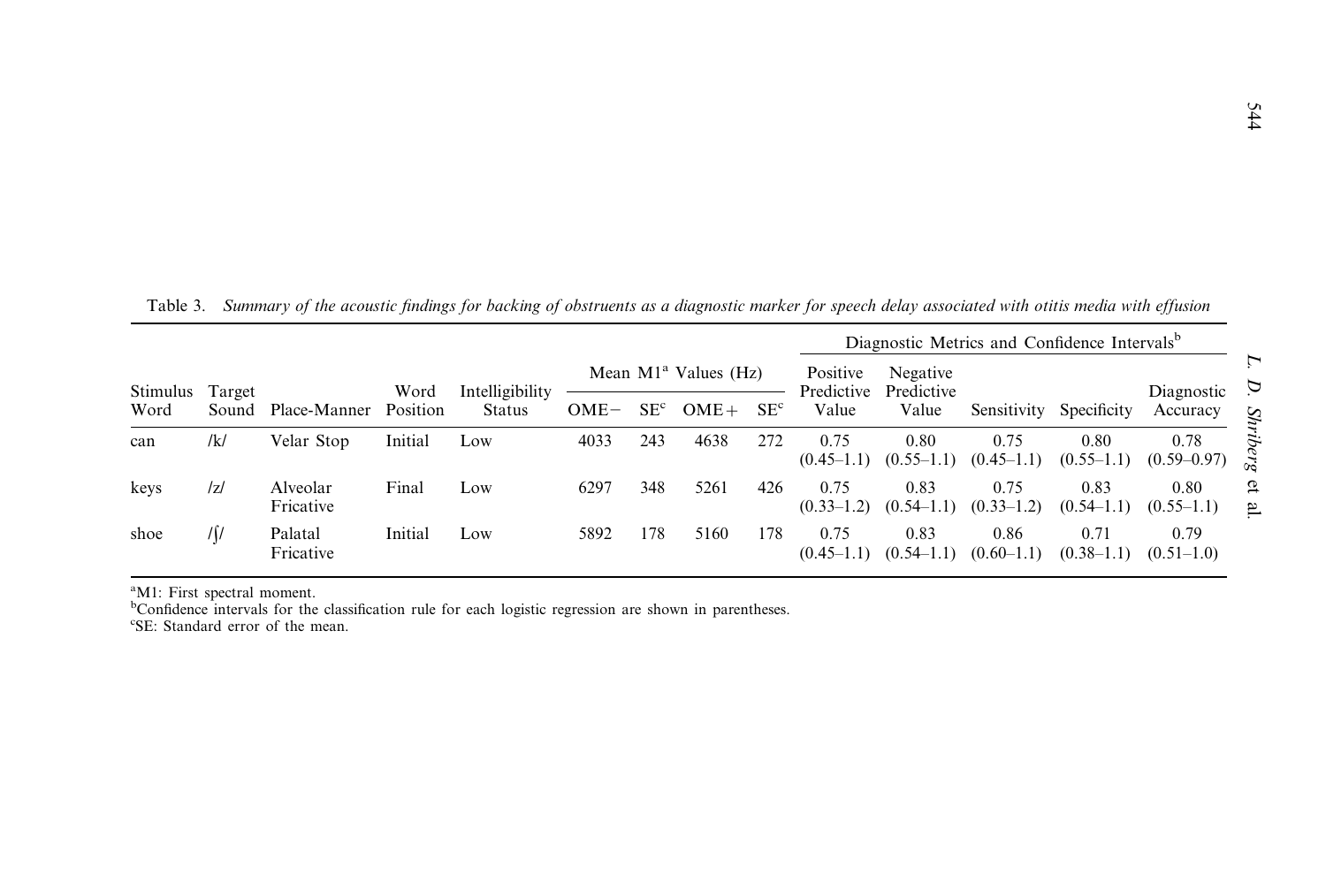rule generated by the logistic regression, which are in part associated with the small cell sizes in this study, the discriminant rules were not included in the table.

As shown in table 3, differences in the average frequency of the stop burst in /k/ were sufficiently large to discriminate the  $OME +$  histories of speakers with low intelligibility as defined for this study. However, the directional difference between means was opposite to that predicted for backing; as above, additional research is needed to identify the appropriate correlate of perceptually backed stop bursts.

For the remaining two sounds in table 3, the diagnostic accuracy data indicated that the production of  $|z|$  in keys and  $|f|$  in shoe met preliminary criteria as a diagnostic marker of children's OME histories. As shown in figure 2, /z/ in keys was associated with maximum separation of the averaged mean frequencies for speakers in the two OME history groups (over 1,000 Hz). It is interesting to note that the vowels in these three words include three of the four point-vowels on the vowel quadrilateral—the low front vowel /æ/ in can, the high front vowel /i/ in keys, and the high back vowel  $/u'$  in *shoe*. These findings would suggest that backing is not closely tied to common coarticulatory processes such that children who tend to back consonants will more likely do so in specific phonetic contexts. On this point, notice that there does not seem to be a discernable pattern to the ordering of words in figure 2 relative to vowel place and height.

#### **Conclusions**

The findings of this study are viewed as support for the possibility of identifying diagnostic markers for children with speech delay of currently unknown origin. The etiological subtype of speech delay of interest in the present study includes those children whose speech delay may be consequent to the fluctuant hearing loss associated with early recurrent otitis media with effusion. The hypothesis predicts that the degree and type of conductive hearing loss associated with  $OME + can$ affect a child's ability to establish the correct allophones for some stop and fricative consonants. Specifically, the fluctuant hearing loss makes it difficult to reliably perceive and thus establish correct place for obstruents, yielding a more posterior tongue placement for at least sibilant fricatives. Support for this general hypothesis is based on both the perceptual and acoustic data reviewed in this report, which included speech production sampled in three ways.

If cross-validated in continuing studies, implications for the present findings extend to both theory and practice. Theoretical issues underscore the impact of environmental variables on speech acquisition, with the possibility that slight articulatory differences can be traced to early difficulties in veridical perception of the speech forms of the ambient community. As discussed in Roberts, Burchinal, Koch, Footo and Henderson (1988), the possible effects of such seemingly minor perturbations early in the development of a system are consistent with the principles of self-organizing systems and dynamic systems frameworks. From this perspective, fine-grained longitudinal tracking of the time course of allophone-level sound changes (such as backed consonants) could provide a useful research paradigm for the study of child phonology. As a complement to the emerging interests and findings on the genetic contributions to typical and atypical speech-language acquisition (cf. Leonard, 1998; Stromswold, 1998; 2001), such non-genetic causal variables mediating perception should be of continuing research interest.

From a clinical perspective, because backing may not be perceptually evident to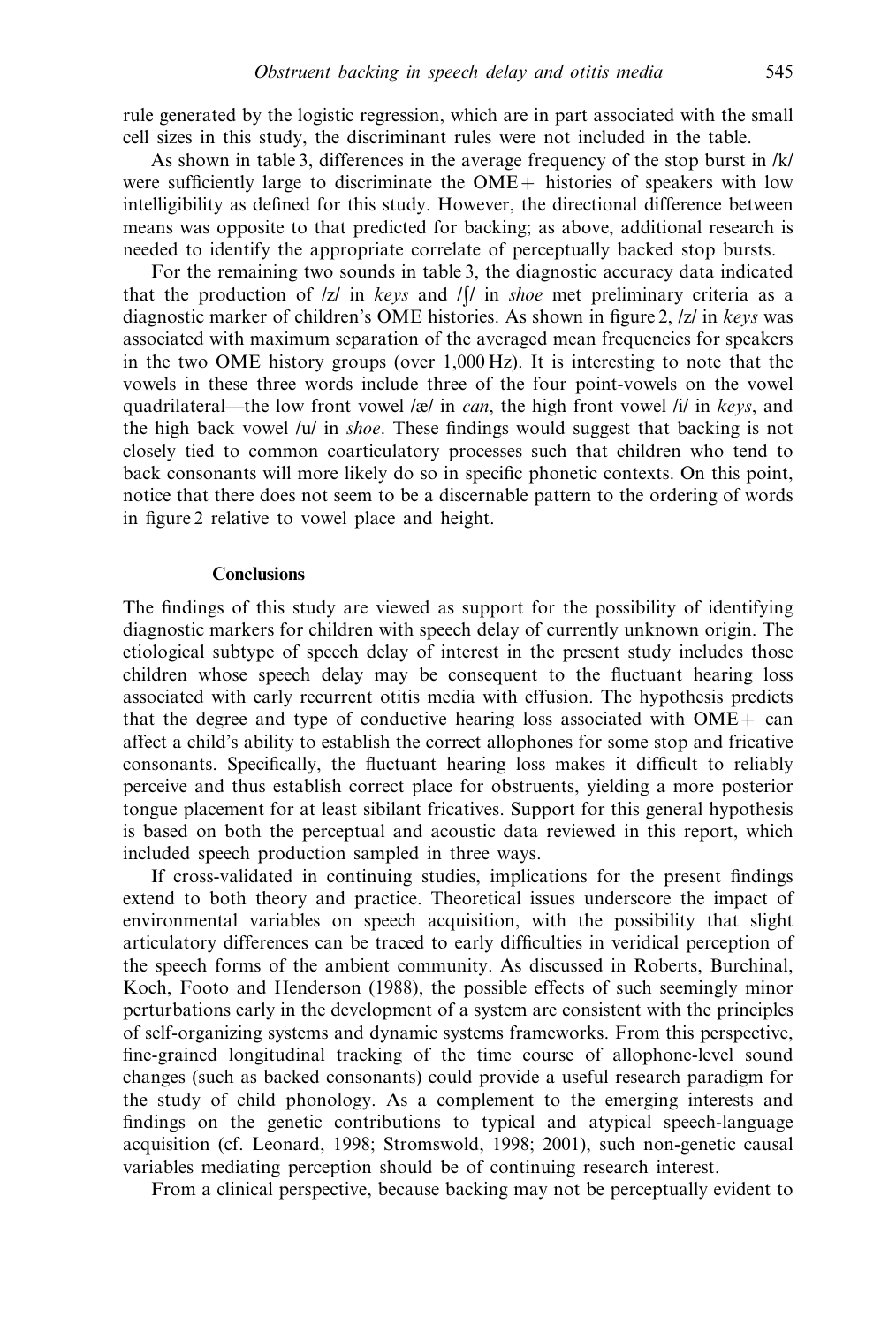either the speaker or the untrained listener, it is possible that such slight differences could persist over a speaker's life span (cf. Lewis and Shriberg, 1994; Austin and Shriberg, 1996). Although not itself a behaviour with consequences for social or vocational function, the persistence of backing in children with speech delay may suggest the value of perceptually based treatment to highlight the salient acoustic cues for articulate speech. That is, specific focus on relevant perceptual cues would appear to be warranted for children whose allophonic-level differences implicate auditory-perceptual deficits, rather than cognitive, structural, speech-motor or affective-motivational issues as original and/or maintaining causal variables. The effectiveness of such perceptual approaches for children with suspected SD-OME would seem to be especially important to explore at a time when, as noted in the introduction to this issue, there has been a notable emphasis on oral motor rather than auditory-perceptual techniques for children with speech delay of unknown origin.

## Acknowledgements

Our thanks to Gregory Lof and David Wilson for their important contributions to the software utility developed for the perceptual data in this study. Thanks also to the following colleagues for their assistance and counsel at different stages of this project: Peter Flipsen Jr., Katherina Hauner, Barbara Hodson, Marilyn Kertoy, Joan Kwiatkowski, Adele Miccio, Elaine Paden, Alison Scheer, Helen Thielke and Marie Wirka.

## References

- AUSTIN, D. and SHRIBERG, L. D., 1996, Lifespan reference data for ten measures of articulation competence using the Speech Disorders Classification System (SDCS), Tech. Rep. No. 3 (Phonology Project, Waisman Center on Mental Retardation and Human Development, University of Wisconsin-Madison).
- BISHOP, D. V. M. and EDMUNDSON, A., 1986, Is otitis media a major cause of specific developmental language disorders? British Journal of Disorders of Communication, 21, 321–338.
- CHURCHILL, J. D., HODSON, B. W., JONES, B. W. and NOVAK, R. E., 1988, Phonological systems of speech-disordered clients with positive/negative histories of otitis media. Language, Speech, and Hearing Services in Schools, 19, 100–107.
- DYSON, A. T., HOLMES, A. E. and DUFFITT, D. V., 1987, Speech characteristics of children after otitis media. Journal of Pediatric Health Care, 1, 261–265.
- INGRAM, D., 1976, Phonological Disability in Children: Studies in language disability and remediation, second edition (New York: Elsevier Publishing Company, Inc.).
- KERTOY, M. K., 1983, Production of voiced stops and nasals in children with a history of middle ear involvement: an acoustic analysis. Unpublished manuscript, University of Wisconsin-Madison.
- KWIATKOWSKI, J. and SHRIBERG, L. D., 1983, Classification studies of developmental phonologic disorders: Evidence for subgroups. Paper presented at the Annual Convention of the American Speech-Language-Hearing Association, Cincinnati, OH, November.
- LEONARD, L. B., 1998, Children with Specific Language Impairment (Cambridge, MA: MIT Press).
- LEWIS, B. A. and SHRIBERG, L. D., 1994, Life span interrelationships among speech, prosodyvoice, and nontraditional phonological measures. Mini-seminar presented at the Annual Convention of the American Speech-Language-Hearing Association, New Orleans, LA, November.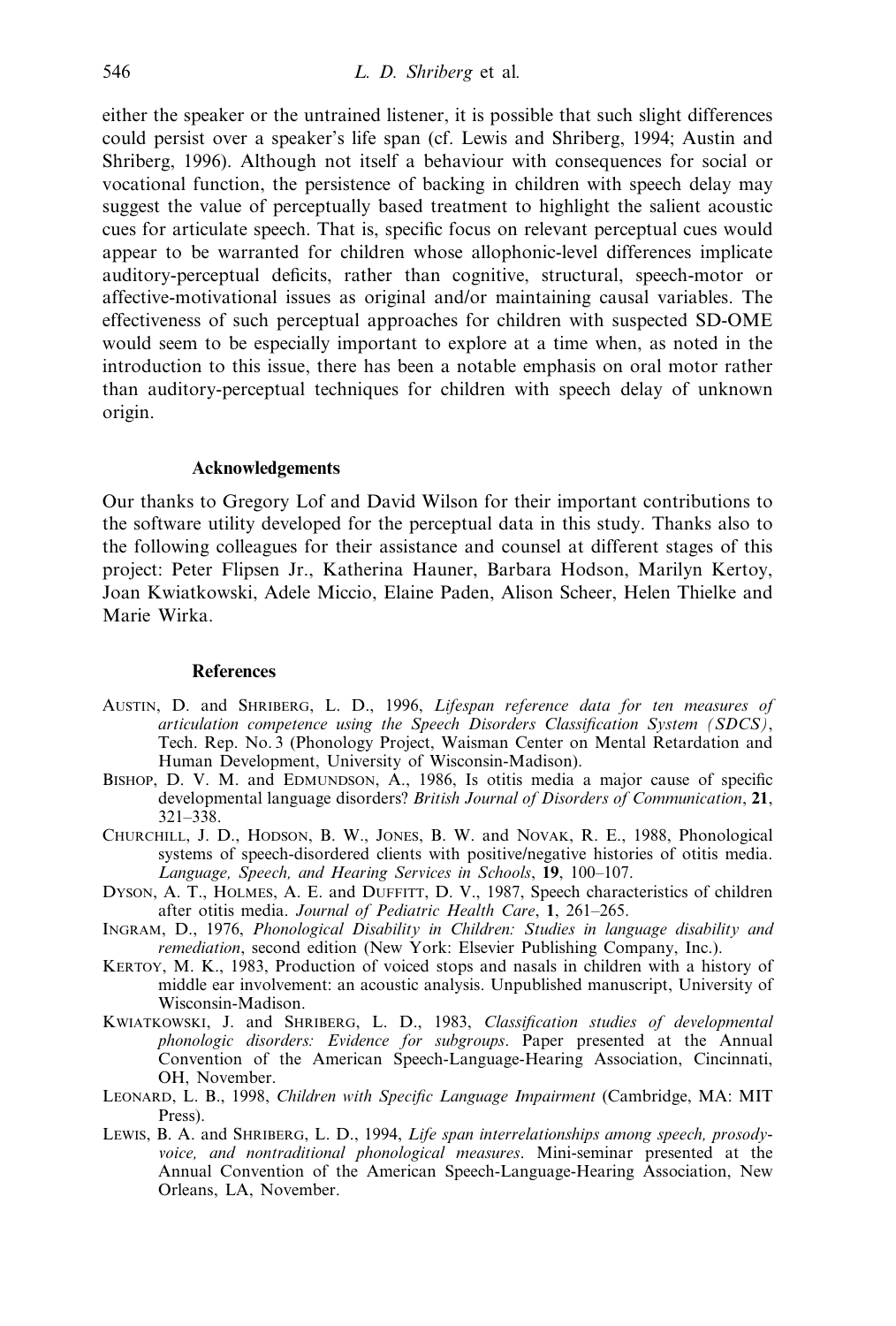- NAAS, J. F. and LOUCKS, J. D., 1983, Phonological change following otologic intervention. Paper presented at the Annual Convention of the American Speech-Language-Hearing Association, Cincinnati, OH, February.
- PADEN, E. P., NOVAK, M. A. and BEITER, A. L., 1987, Predictors of phonologic inadequacy in young children prone to otitis media. Journal of Speech and Hearing Disorders, 52, 232–242.
- PENDERGAST, K., DICKEY, S., SELMAR, J. and SODER, A., 1984, The Photo Articulation Test, revised edition (Dansville, IL: Interstate Printers and Publishers).
- ROBERTS, J. E., BURCHINAL, M. R., KOCH, M. A., FOOTO, M. M. and HENDERSON, F. W., 1988, Otitis media in early childhood and its relationship to later phonological development. Journal of Speech and Hearing Disorders, 53, 424-432.
- ROBERTS, J. and HUNTER, L. (Chairs), 2002, Otitis media and language learning sequelae: current research and controversies. Symposium conducted in Arlington, VA, May.
- SHRIBERG, L. D., ALLEN, C. T., MCSWEENY, J. L. and WILSON, D. L., 2001, PEPPER: Programs to examine phonetic and phonologic evaluation records [Computer software] (Madison, WI: Waisman Center Research Computing Facility, University of Wisconsin-Madison).
- SHRIBERG, L. D., AUSTIN, D., LEWIS, B. A., MCSWEENY, J. L. and WILSON, D. L., 1997, The Percentage of Consonants Correct (PCC) metric: extensions and reliability data. Journal of Speech, Language, and Hearing Research, 40, 708–722.
- SHRIBERG, L. D., FLIPSEN, P., JR., KWIATKOWSKI, J. and MCSWEENY, J. L., 2003, A diagnostic marker for speech delay associated with otitis media with effusion: the intelligibility-speech gap. Clinical Linguistics and Phonetics, 17, 507-528.
- SHRIBERG, L. D., GRUBER, F. A. and KWIATKOWSKI, J., 1994, Developmental phonological disorders III: Long-term speech-sound normalization. Journal of Speech and Hearing Research, 37, 1151–1177.
- SHRIBERG, L. D. and KWIATKOWSKI, J., 1980, Natural Process Analysis: A procedure for phonological analysis of continuous speech samples (New York: Macmillan).
- SHRIBERG, L. D. and KWIATKOWSKI, J., 1983, Classification studies of developmental phonologic disorders: Some methodological data. Paper presented at the Annual Convention of the American Speech-Language-Hearing Association, Cincinnati, OH, November.
- SHRIBERG, L. D. and KWIATKOWSKI, J., 1985, Studies in early recurrent otitis media and speech delay. Paper presented at the Annual Convention of the Wisconsin Speech-Language-Hearing Association, Madison, WI, April.
- SHRIBERG, L. D. and KWIATKOWSKI, J., 1994, Developmental phonological disorders I: a clinical profile. Journal of Speech and Hearing Research, 37, 1100–1126.
- SHRIBERG, L. D., KWIATKOWSKI, J., BLOCK, M. G., KATCHER, M. L., KERTOY, M. K. and NELLIS, R. A., 1984, Phonetic and phonologic correlates of early recurrent otitis media. Paper presented at the Annual Convention of the American Speech-Language-Hearing Association, San Francisco, CA, November.
- SHRIBERG, L. D., LOF, G. L. and WILSON, D. L., 1993, A utility program to aggregate nonnatural sound changes [Computer software] (Madison, WI: Waisman Center Research Computing Facility, University of Wisconsin-Madison).
- SHRIBERG, L. D. and SMITH, A. J., 1983, Phonological correlates of middle-ear involvement in speech-delayed children: a methodological note. Journal of Speech and Hearing Research, 26, 293–297.

STROMSWOLD, K., 1998, Genetics of spoken language disorders. Human Biology, 70, 297–324.

STROMSWOLD, K., 2001, The heritability of language: a review and metaanalysis of twin, adoption and linkage studies. Language, 77, 647–723.